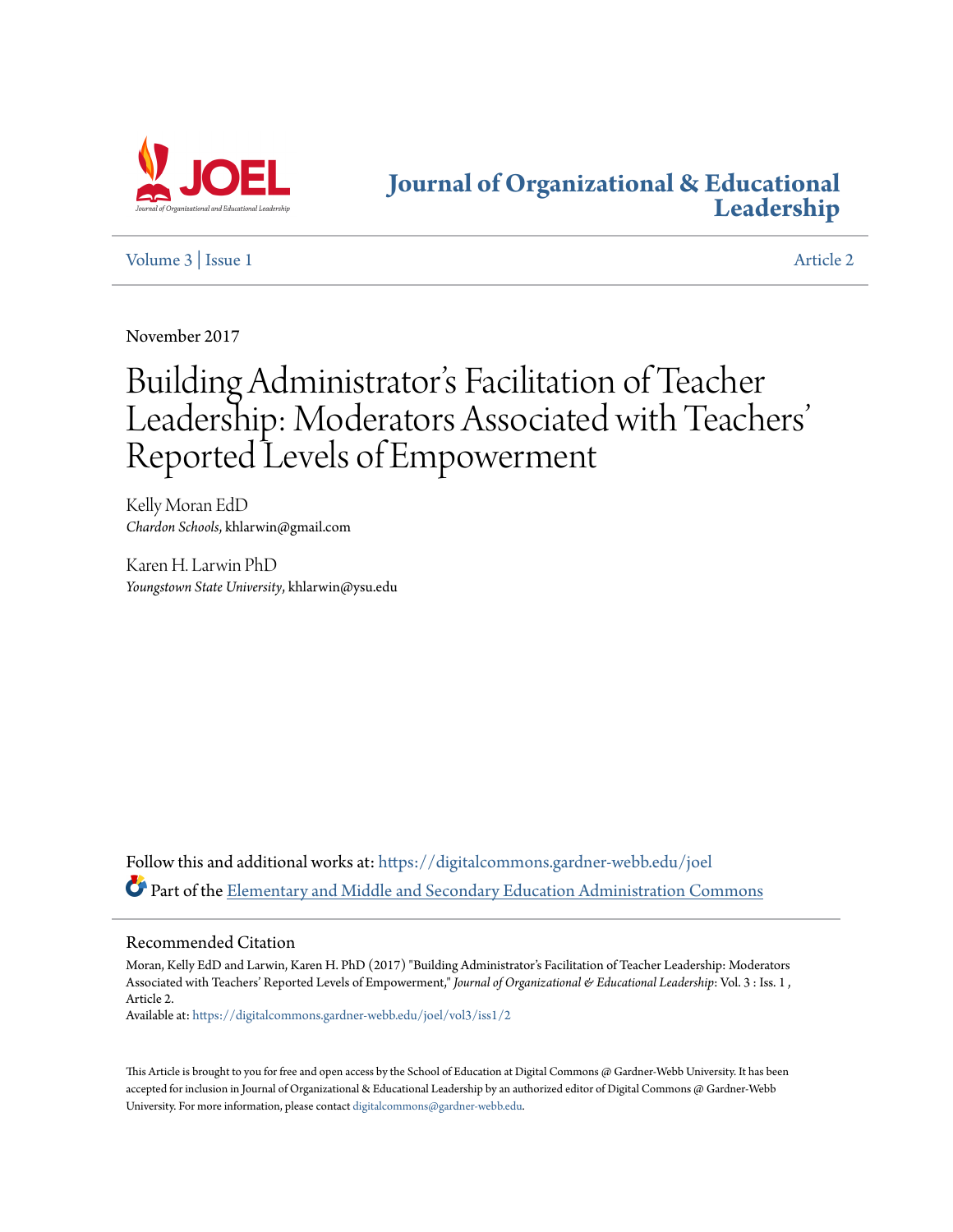The foundation for school leadership continues to evolve, and many schools are embracing a new mindset in which the "leadership in schools is no longer solely performed by the school principal; instead leadership is [viewed as] an aggregated function, and other members of the leadership team with formally designated leadership roles take part in leading the school" (Devos, Tuytens, & Hulpia, 2014, p. 212). Growing numbers of principals and assistant principals are feeling as if they cannot keep up with the daily management of the school building, and, at the same time, encounter pressure to embody the necessary skills requisite of being an expert in curriculum, instruction, and assessment. Rice and Schneider (1994) noted that the "current educational reform movement strongly advocates increased teacher involvement in school decision-making" through empowerment models to help offset the growing demands being placed upon school administrators (p. 43). According to Prawat (1991), "work demands in education are thought to be rapidly increasing in complexity," requiring a greater need for shared decision-making and teacher empowerment (p. 749). Hatcher (2005) also noted, "in the school context it is argued that the work process has become much more 'complex and intensive, and [principals] are dependent on their teacher colleagues to implement mandated reforms" (p. 254). Therefore, there is a strong argument for the "importance of legitimate, authentic teacher involvement in decision-making" for the survival and sustainability of the nation's schools in the ever-changing environment of accountability (Rice & Schneider, 1994, p. 55).

#### **Philosophy of Empowerment**

School administrators need to become knowledgeable of what empowerment practices look like in the school environment in addition to the skills and behaviors this practice includes. This knowledge will then assist them in replicating such models of empowerment in their own districts in hopes of maximizing student achievement. As defined by Marks and Louis (1997), teacher empowerment is "an educational reform initiative that often accompanies policies to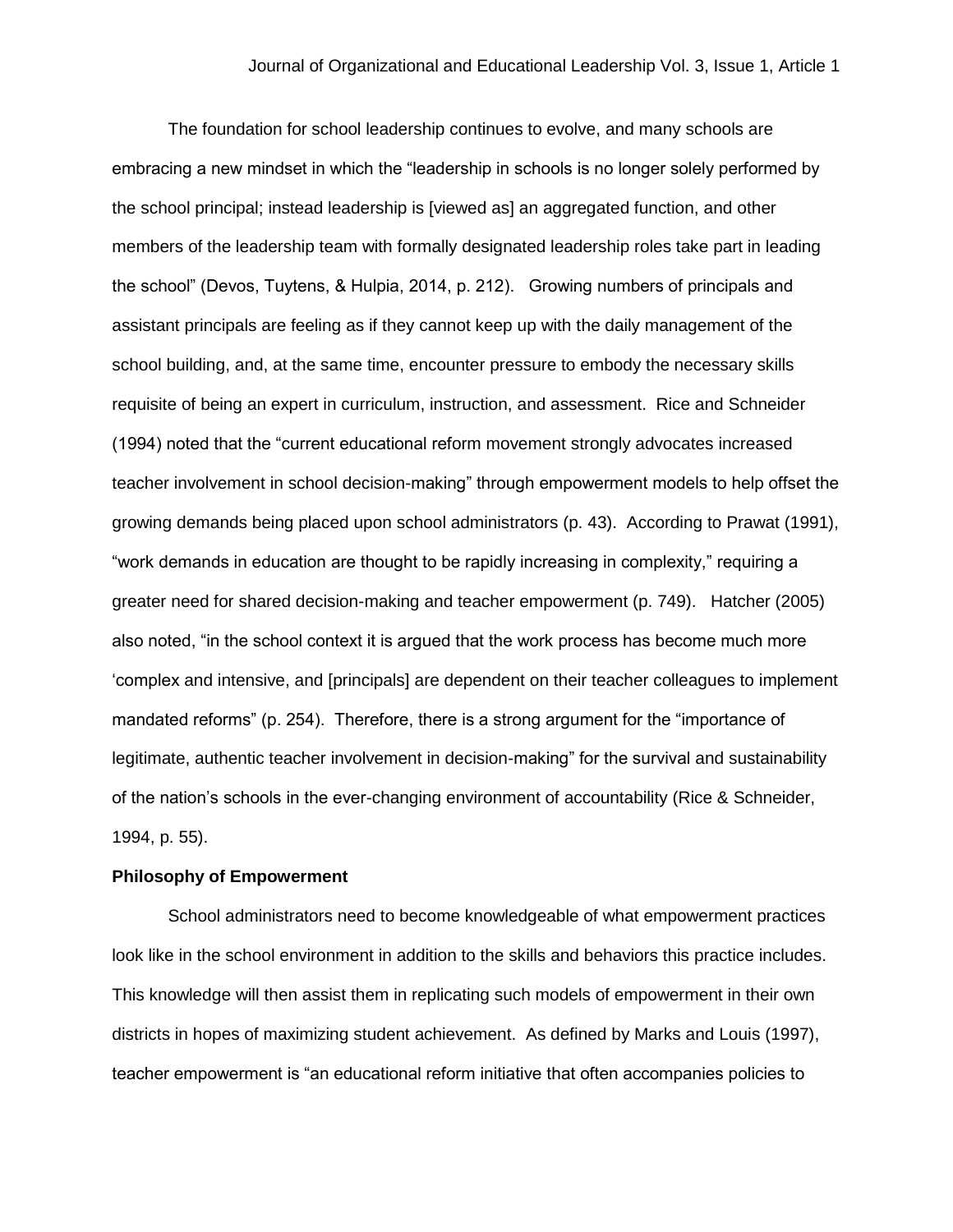increase decision-making authority and accountability at the school level" (p. 245). Hatcher (2005) proposed a slightly different view and proposed that empowerment is "the opportunity to exercise leadership [that] can be made available to the body of teachers within a school by creating a non-hierarchical network of collaborative learning" (p. 255). According to Devos et al. (2014), however, empowerment resides "where the leadership is distributed among all members of the leadership team and where teachers can participate in school decision-making" methods (p. 205). Empowerment, then, is a "dynamic, interactive influence process" comprised of the "concerted action of people working together … which brings about a situation in which the amount of energy created is greater than the sum of the individual actions" (Devos et al., 2014, pp. 208-209).

#### **Empowerment and Trust**

While the need for shared and collaborative leadership continues to grow alongside the influx of administrator and educator responsibilities, a paucity of research exists in the area of empowering teachers. Rinehart, Short, Short, and Eckley (1998) found that teacher empowerment is related to principals' social attractiveness or likeness, credibility, and trustworthiness. Their findings are consistent with other findings from Short and Greer (1997) who found trust to be a major element of initiating teacher empowerment. In order to empower teachers and develop collaborative leadership within school buildings, principals must first focus their efforts on establishing trusting relationships. Consistent with Rinehart et al. (1998), Short and Greer (1994), and Moye, Henkin, and Egley (2004) also found themes of relationships and trust to be a critical part of empowerment noting that "trust contributes to a positive working environment characterized by honest, supportive relationships" (p. 261).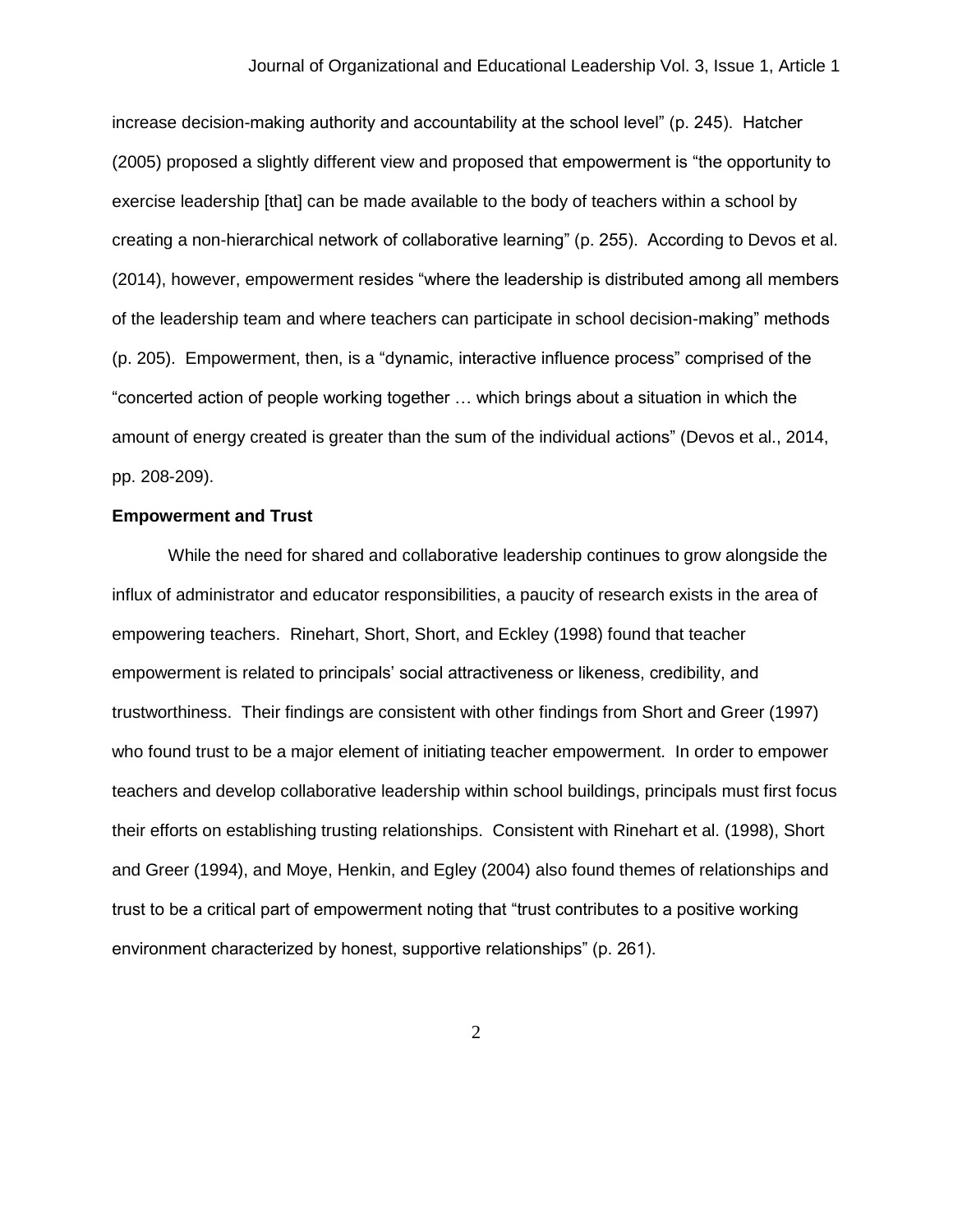## **Empowerment and Job Satisfaction**

Not only is empowerment important for launching school change, it is relevant to several other aspects of organizational functioning and effectiveness. Bogler and Nir (2012) found teachers' levels of perceived empowerment to be a "key factor in affecting job satisfaction, both intrinsically and extrinsically" (p. 301). Many would argue that overall job satisfaction results in longer lasting and future contributions from the employee to the organization, benefiting all who are invested in making the most of change initiatives. The research supports such a claim. Dee, Henkin, and Duemer (2002) documented that "empowered teachers had a stronger affective attachment to the school organization" (p. 270). Teachers have a greater sense of belonging and commitment in those schools that put empowerment models into practice, often because they believe "that their input [is] valued since their recommendations [are] often followed" (White, 1992, p. 75). Devos et al. (2014) also found similar linkages between teacher empowerment and increased sense of commitment to the organization. Their study of 1,495 teachers from 46 secondary schools yielded results that indicated "teachers feel more committed to the school when the principal provides opportunities for the assistant principals and the teacher- leaders to perform leadership roles" (p. 225).

Empowerment has great potential for developing success within the organization, especially when it is personalized for employees. Effective means of "empowerment for the individual within organizational settings results from the internalization of a framework that is grounded in personal meaning and is responsive to the larger aims of the organization" (Culbert & McDonough, 1986, p. 186). In order for school principals to enact empowerment in such a way that is individualized and personalized for teachers, communication skills need to be greatly considered and reflected upon. "Communicating information openly with teachers is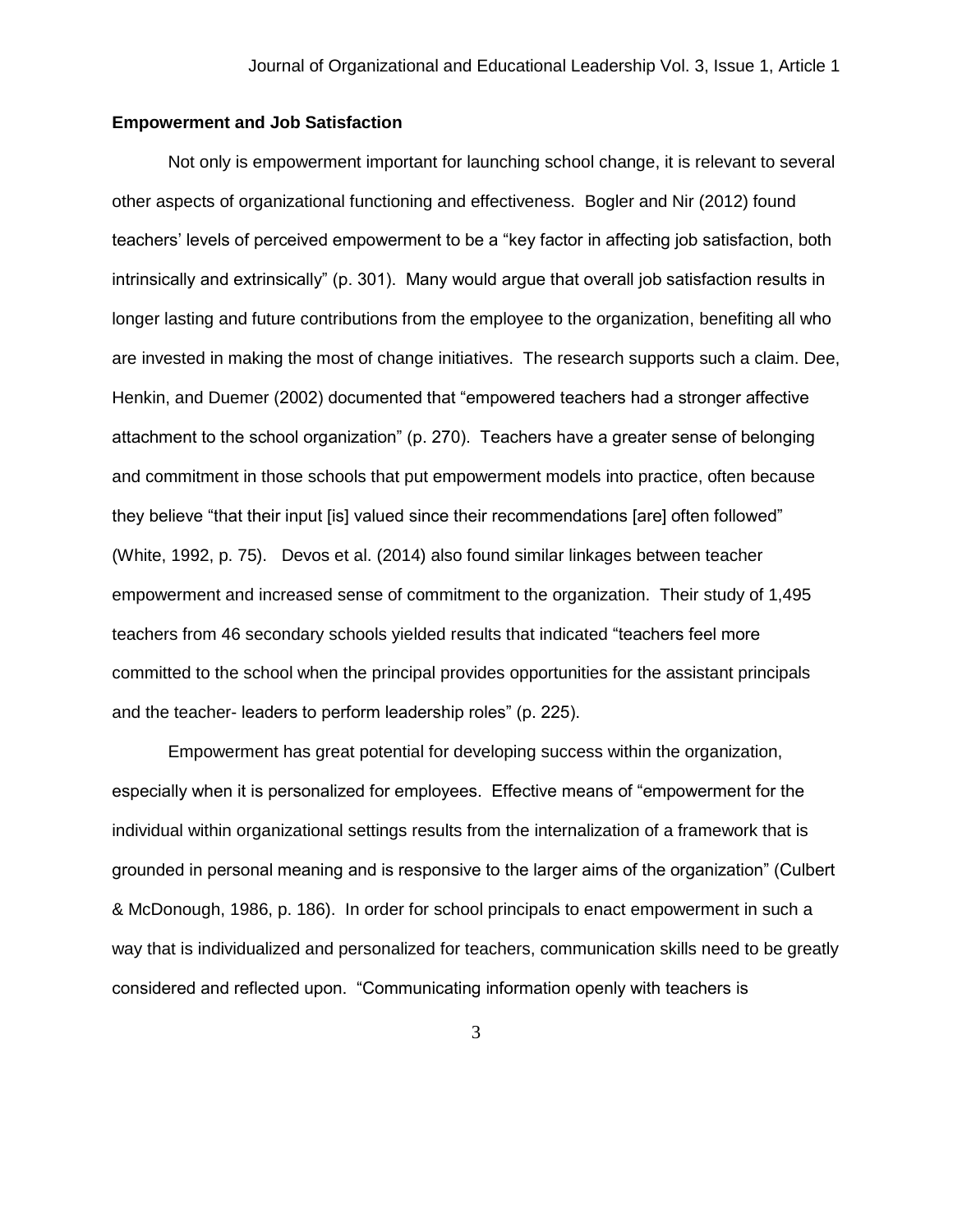fundamental in terms of enabling them to make responsible decisions" (Moye et al., 2005, p. 272).

#### **Constraints and Limitations**

As with any new philosophy or initiative in education, district leaders should be aware of the constraints and limitations associated with teacher empowerment prior to restructuring the decision-making process within their building. Despite the fact that some teachers have been empowered to handle increased responsibilities, they may "remain limited by the traditional patterns of authority where administrators are at the top of the hierarchy and teachers are at the bottom" (White, 1992, p. 81). As supported by results from the work of Devos et al. (2014), ultimately, it is the school principal who "strongly influences how leadership is distributed" (p. 220). Finding the time to meet the increase in expectations is another limitation, as teachers "[find] themselves spending more time on a broader variety of concerns than they had previously spent due to newly granted autonomy" (Seed, 2006, p. 43). Prior to an expansion of empowerment, teachers may be used to working more in isolation and not having to collaborate with or communicate their rationale for decisions with colleagues and administration. In their study of 24 schools throughout the country, Marks and Louis (1997) found limitations associated with teacher empowerment. Their findings demonstrated that time was a considerable factor and that participation in teacher empowerment models "may infringe on the discretionary time that teachers allocate for instruction-related activities, such as preparing for class or grading papers" (p. 250). In addition to Seed (2006), and Marks and Louis (1997), White (1992) also reported that time is a limitation associated with teacher empowerment models. In her over 100 personal interviews with teachers and administrators, she found that "the major constraints to teachers' input in school decision-making included limited time, training and funding" (p. 71).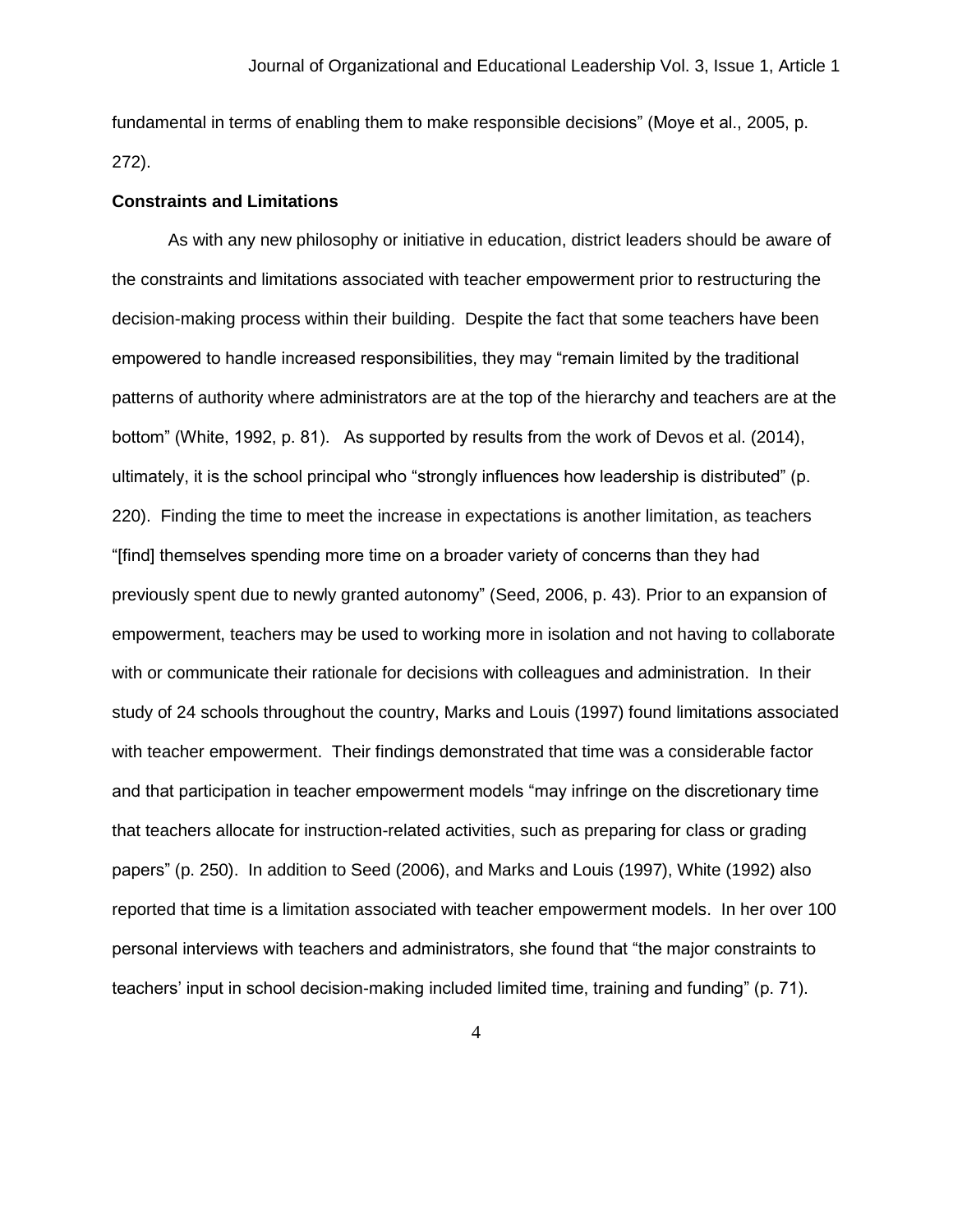Teachers can become drained given that "the hours are long, and the hats the teacher[s] wear are many" (p. 214).

#### **Rationale for Further Study on Teacher Empowerment**

The future of school success in embracing state and federal mandates may reside in the school leaders' ability to empower teachers. Understanding how to initiate and maximize teacher empowerment, however, is, yet, just one of many new concepts with which principals need to become familiar. Therefore, there is a critical need for extensive research to be completed in the area of teacher empowerment within the school setting to inform principals of best practice. Of concern for school leaders is that, currently, "little, if any, empirical evidence exists that describes the relationship between empowerment and principal characteristics that influence teachers to change their orientation and practices" (Rinehart et al., 1998, p. 634). Williams (2007) also argued that "researchers have not been conducting serious studies of what we might learn about the kinds of decisions teachers make when given the chance and what those decisions mean in terms of student achievement" in empowered environments (p. 216). What currently exists in the literature is only a "starting point to gather other measures of the interpersonal relationship between teachers and their principal" (Rinehart et al., 1986 p. 645).

The work in this area, then, must generate new data on teacher empowerment that can be added to the existing body of knowledge for practitioners of school leadership. Jackson and Marriott (2012) suggested that more research needs to be conducted on establishing teachers as leaders, so that principals can learn how to best strengthen empowerment and organizational relationships. Furthermore, Jackson and Marriott (2012) proposed expansion of data collection to focus on empowerment that results when "teachers and principals are engaged in conjoint activity" as a means to meet school outcomes (p. 236).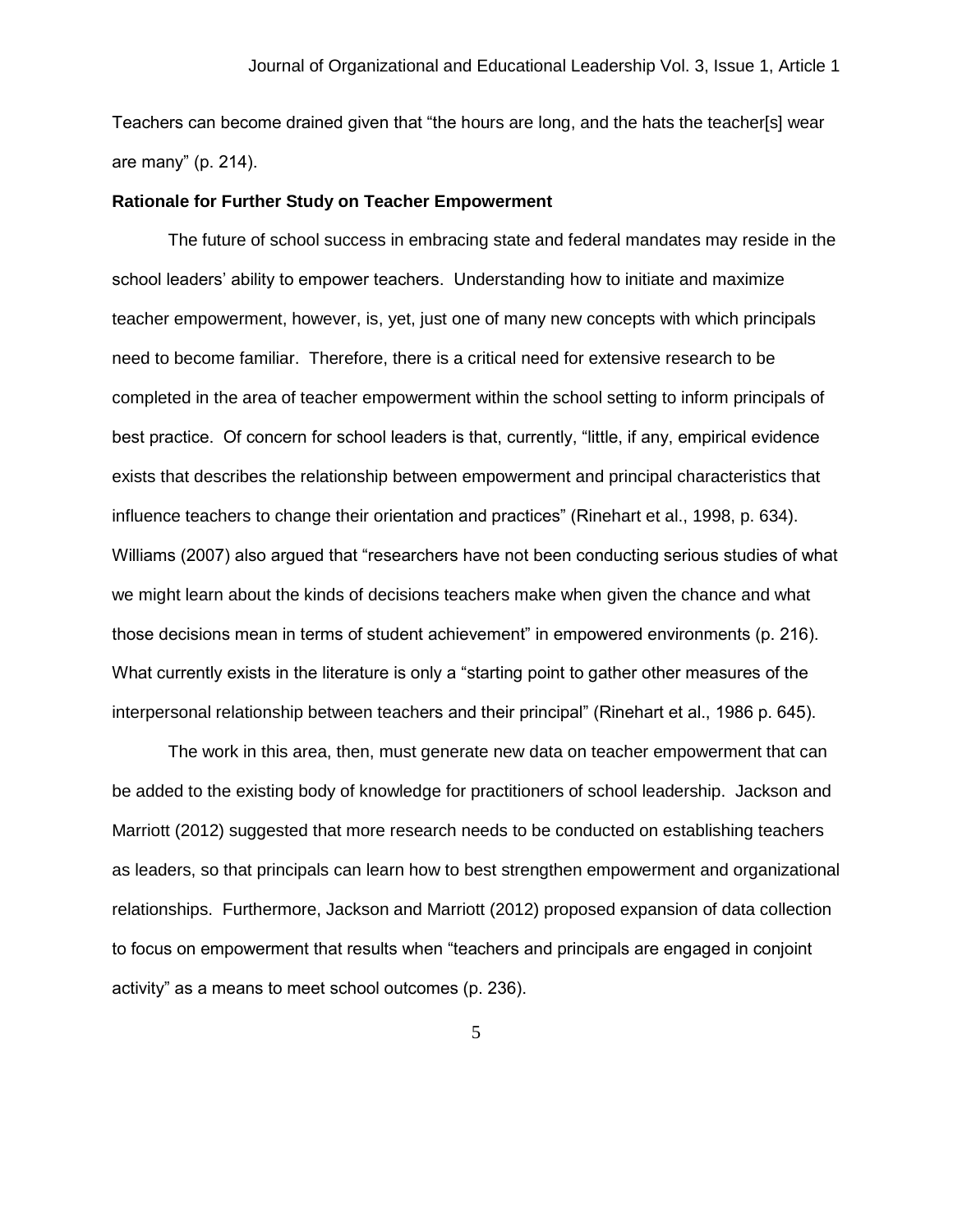Principals already struggle to keep up with the daily duties and tasks of running a school. Embracing the changes of the Common Core State Standards (CCSS), new technology assessments, transformed report cards, and state legislation greatly jeopardize principals' available time to provide support and guidance to teachers. Empowering teachers to take on leadership roles, and embrace responsibility for new challenges they did not previously possess, will allow for greater levels of empowerment, especially, because "empowered teachers believe that they have the skills and knowledge to act on a situation and improve it" (Rinehart et al., 1998, p. 635). "Principals who strive to raise teachers' commitment to the organization and to the profession", through an empowerment model, will reap benefits from teachers who feel a stronger sense of belonging, which could potentially lead into a trickledown effect that would pave the way for improvements in instruction and students' learning (Bogler & Somech, 2004, p. 286). Teacher empowerment more effectively provides for the completion of the multitude of tasks required of schools through a model that encourages cohesion and collaboration. "Empowerment may provide the conditions necessary to build organizational commitment," developing the endurance necessary for implementation of long-lasting change (Dee et al., 2002, p. 261). Setting the stage for dedication above and beyond traditionally expected responsibilities will be a major task of tomorrow's school leaders. Schools will need to provide a setting in which "principals and teachers reconceptualize roles and responsibilities" to ensure that all requirements are being addressed (Jackson & Marriott, 2012, p. 237). In order to make this evolution a smooth transition, researchers need to continue to add to the growing body of literature on teacher empowerment.

"As accountability and its associated daily practices permeate the work of school leaders worldwide," the need for shared leadership becomes glaringly apparent (Crum, Sherman, &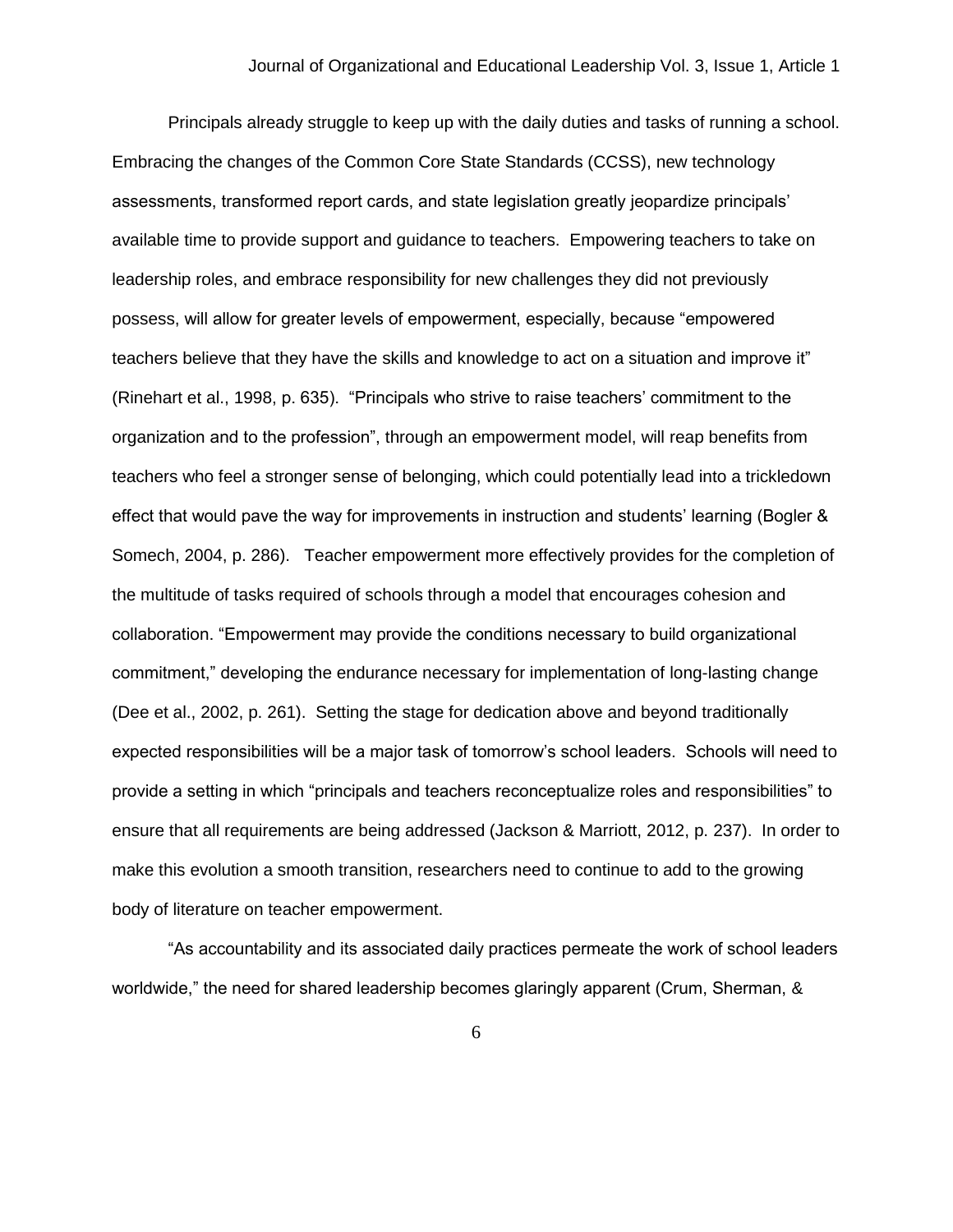Myran, 2009, p. 48). The question for administrators is how to best leverage their positions as influential leaders to lift and empower the teachers in their buildings to take on new tasks, share in the work load, and inspire others. Principals need to craft the philosophy that "a leader is not a leader simply because of a formal role" and to encourage teachers to take part in shared leadership for the overall benefit of the school (Jackson &Marriott, 2012, p. 235). "School leaders need to focus on various qualities of teacher empowerment" to more effectively enact change in their buildings and manage added stress associated with new initiatives (Bogler & Nir, 2012, p. 301). Teacher empowerment has the potential to positively impact the overall organization, according to Dee et al. (2002), who reported that "participation in administrative/governance teams and community-relations[*sic*] teams enhanced feelings of empowerment which, in turn, yielded higher levels of organizational commitment" (p. 270). "If teachers are to be empowered and regarded as professionals, then, like other professionals, they must have the freedom to prescribe the best treatment for their students", which can only come from the release of control from school administrators (Pearson & Moomaw, 2006, p. 44). School principals need meaningful and practical steps, based on research, that they can put in place immediately to empower teachers and move forward in embracing new programs and protocol for change. The problem lies in the lack of information in the area of teacher empowerment, especially in the era of increased school accountability.

Although Bogler and Nir (2012), and Bogler and Somech (2004) conducted studies in Israel on the topic of teacher empowerment, the results may not be generalizable to the United States. The broader literature base, also, is not largely and equally representative of differing levels of education: elementary, middle, and high school. Many of the studies conducted on the topic of teacher empowerment are representative of elementary schools. The field needs more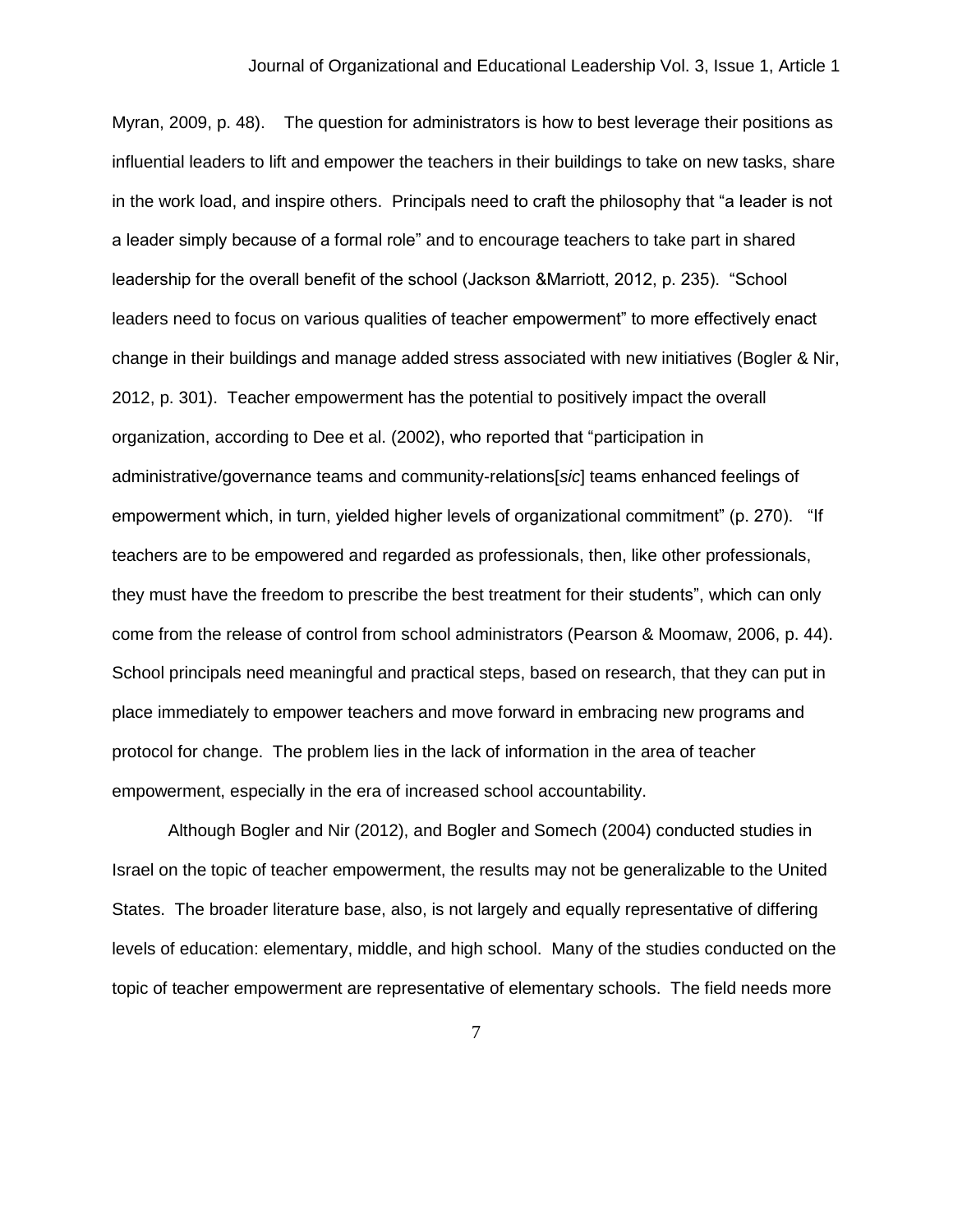research on teacher empowerment conducted at the middle and high school levels. The concept of empowering employees within the organization is a topic that is more widely studied in the business world, yet, "there has been little evidence of its existence in the educational realm" (Bogler & Nir, 2012, p. 291).

#### **Purpose of Study**

The purpose of this study is to identify the characteristics and traits of individuals and buildings in which teacher empowerment is strongest, so that those schools and individuals can be further studied and emulated. An additional purpose of the study is to investigate the relationships between principals and school environment characteristics, and levels of teacher empowerment. It is hypothesized that those buildings that have only one building administrator will have higher levels of teacher empowerment as compared with buildings that have both a principal and assistant principal. Additionally, the opposite is hypothesized to be true for buildings with an assistant principal. Finally, it is hypothesized that buildings with male administrators will have higher levels of teacher empowerment than buildings with female administrators.

#### **Significance of Study**

This study will provide meaningful information to both teachers and educators as they develop plans to best implement new levels of change within their buildings and districts as a result of new legislation and local requirements. The increasing levels of accountability place greater demands on school officials who will need to rely on teachers to encourage others within the building to improve instructional practice and rigor as a means to generate higher student test scores. Through research in the area of teacher empowerment, educators will come to understand that "the positions of leaders and followers are dynamic as organizations engage in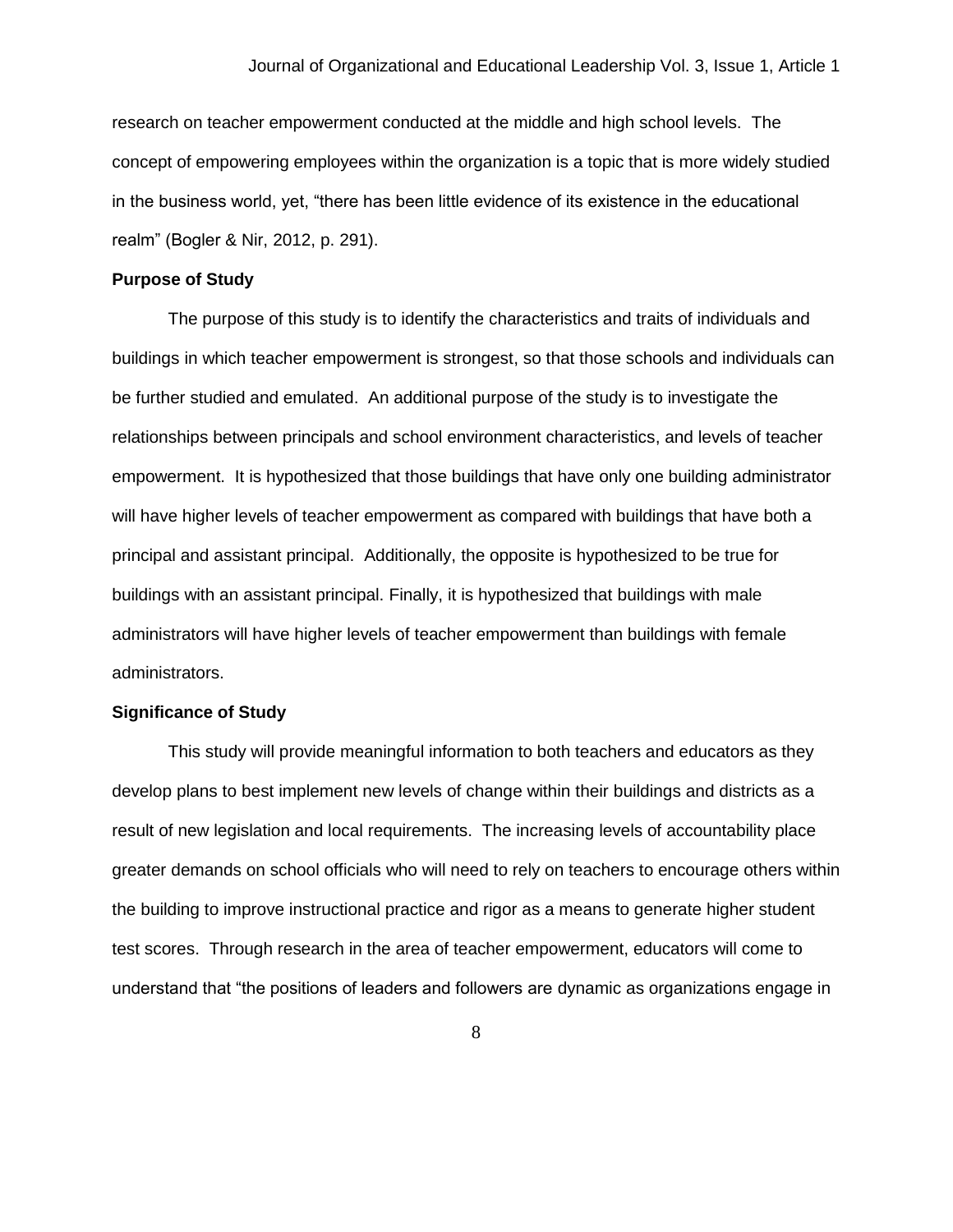the varied purposes and activities required to accomplish organizational goals" (Jackson & Marriott, 2012, p. 235). Several researchers, such as Bogler and Somech (2004), suggested that the literature be extended to studies that examine the effects variables have on the relationship between teacher empowerment and school related outcomes, prompting the realm of social science to look more closely at this influence process. As the area of study on teacher empowerment is a lacking topic in social science research, and, what little research that does exist is outdated and not applicable to a more modern role and view of school leadership, this study will reexamine the concept of teacher empowerment during a time in which new educational initiatives continue to accumulate.

#### **Methods**

The current investigation seeks to answer the following research questions:

- 1. Is there a difference in the level of teacher empowerment experienced in school buildings with female administrators versus male administrators?
- 2. Is there a difference in the level of teacher empowerment experienced in school buildings with an assistant principal as compared to those buildings without an assistant principal?
- 3. Do male or female teachers feel more empowered?
- 4. How do levels of perceived empowerment differ depending on the building level (elementary, middle, or high school)?
- 5. Are stronger feelings of teacher empowerment experienced with principals of longer tenure?
- 6. What other variables moderate reported levels of empowerment (i.e., years of experience of teacher, existence of an assistant principal, and years of experience of assistant administrator)?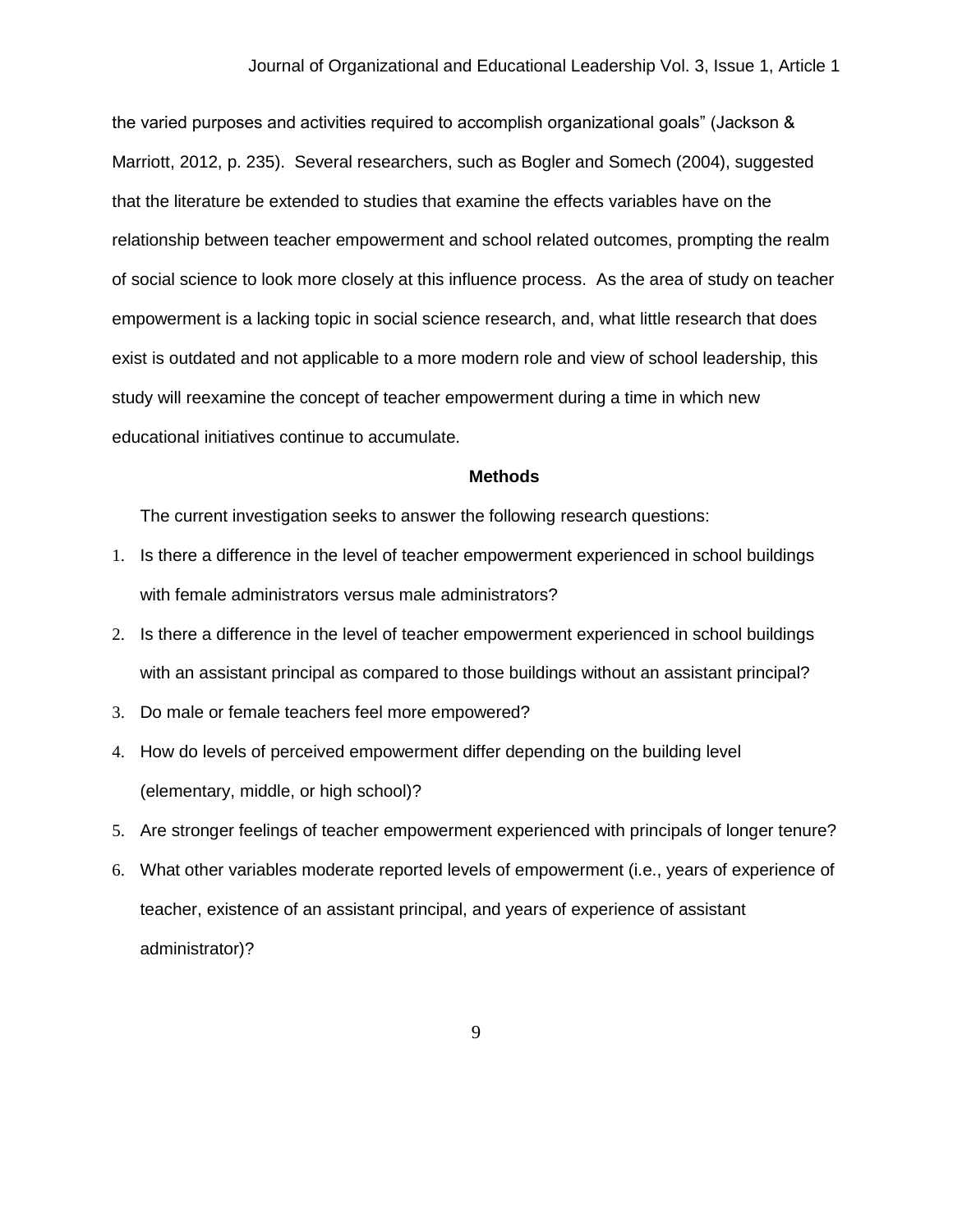#### **Participants**

The teachers and principals of the nine school districts in a northeast county of Ohio were contacted to participate in the current investigation, after receiving approval of the school district's superintendent. Two school districts declined to participate. Respondents included teachers, building administrators, and central office administrators from school districts located in Lake County, Ohio. The size of the school districts varied. Of the 317 respondents, *n*=237 were female (74.53%) and *n*= 80 were male (24.53-%). Elementary school teachers were the highest representation with *n*=114 (35.85%) total respondents. The second highest representation of participants was middle school teachers with a total sample of *n*=79 respondents (24.84%). Only *n*=10 (3.13%) principals responded and n=6 (1.89%) holding central office positions.

#### **Instrumentation**

The School Participant Empowerment Scale (SPES) Plus was distributed to teachers and principals in all participating school districts in the selected county (Short &Rinehart, 1992). This 38-item instrument "measures an overall perception of empowerment" using a "5-point Likert-type scale" (Rinehart et al., 1998, p. 638). The SPES has been used by other researchers, such as Bogler and Nir (2012), Bogler and Somech (2004), and Rinehart et al. (1998), documenting its recognized credibility and widespread use in the field of social science research. The instrument was designed by Short and Rinehart (1992) to "assess several conceptually derived dimensions" of empowerment (p. 953). The SPES consists of 38 questions that can be categorized in six dimensions of teacher empowerment: decision-making, professional growth, status, self-efficacy, autonomy, and impact (Short & Rinehart, 1992). A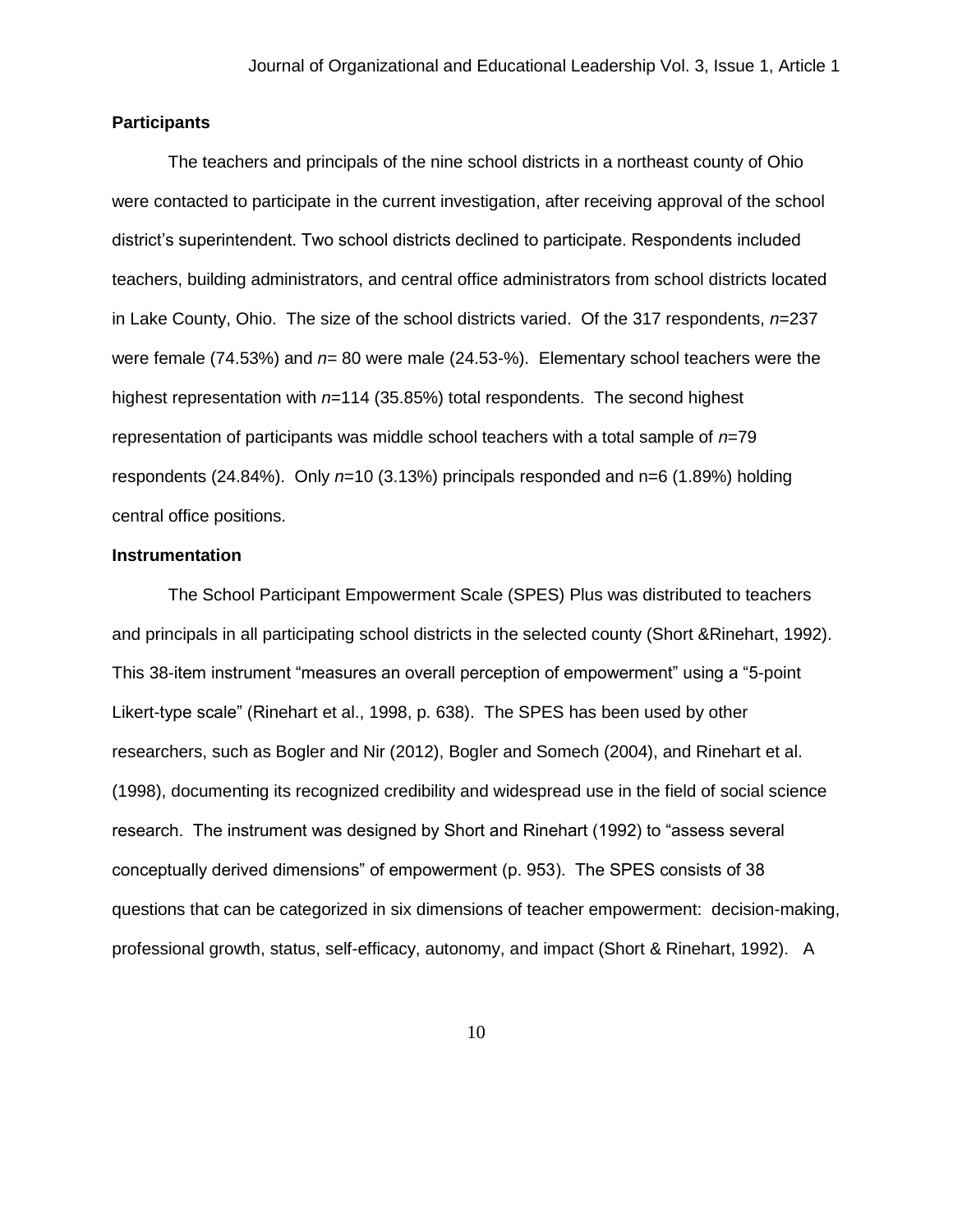copy of the SPES is available at http://education.missouri.edu/orgs/mllc/Upload%20Area-Docs/SPES%20SURVEY.pdf

#### **Procedures**

This quantitative study explored teachers' perceptions of their level of empowerment. With permission from the superintendents of the public schools in a small-sized, suburban school district, a questionnaire was distributed to teachers and principals through the use of Survey Monkey, an online survey and data collection tool. Data were collected from teachers and principals during a single school year.

## **Results**

Demographic data revealed that 317 school employees were represented from seven school districts in Lake County, Ohio. Of the total respondents, 273 were teachers and 10 were building principals. The school district with the highest response rate was Painesville; 73 of its employees completed the survey, which totaled 22.96% of all responses received. The highest percentage of responses was received from elementary teachers totaling 114, or 35.85% of all responses. The majority of participants were females (n=237, 74.53%). These data were consistent with the national number of public school female educators compared with male educators, as NCES reports that 75.9% of the nation's teachers are female and 24.1% are male (NCES, 2015).

Sixty-three percent of respondents work in a building that has an assistant principal, while 106 (33.33%) reported that they work in a building with no assistant principal. A greater number of respondents (n=169, 53.14%) work for a male principal, while 136 (42.77%) work for a female principal. Inversely, a larger proportion of respondents have a female assistant principal (n=101, 31.76%), as compared with n=83 (26.10%) who have a male assistant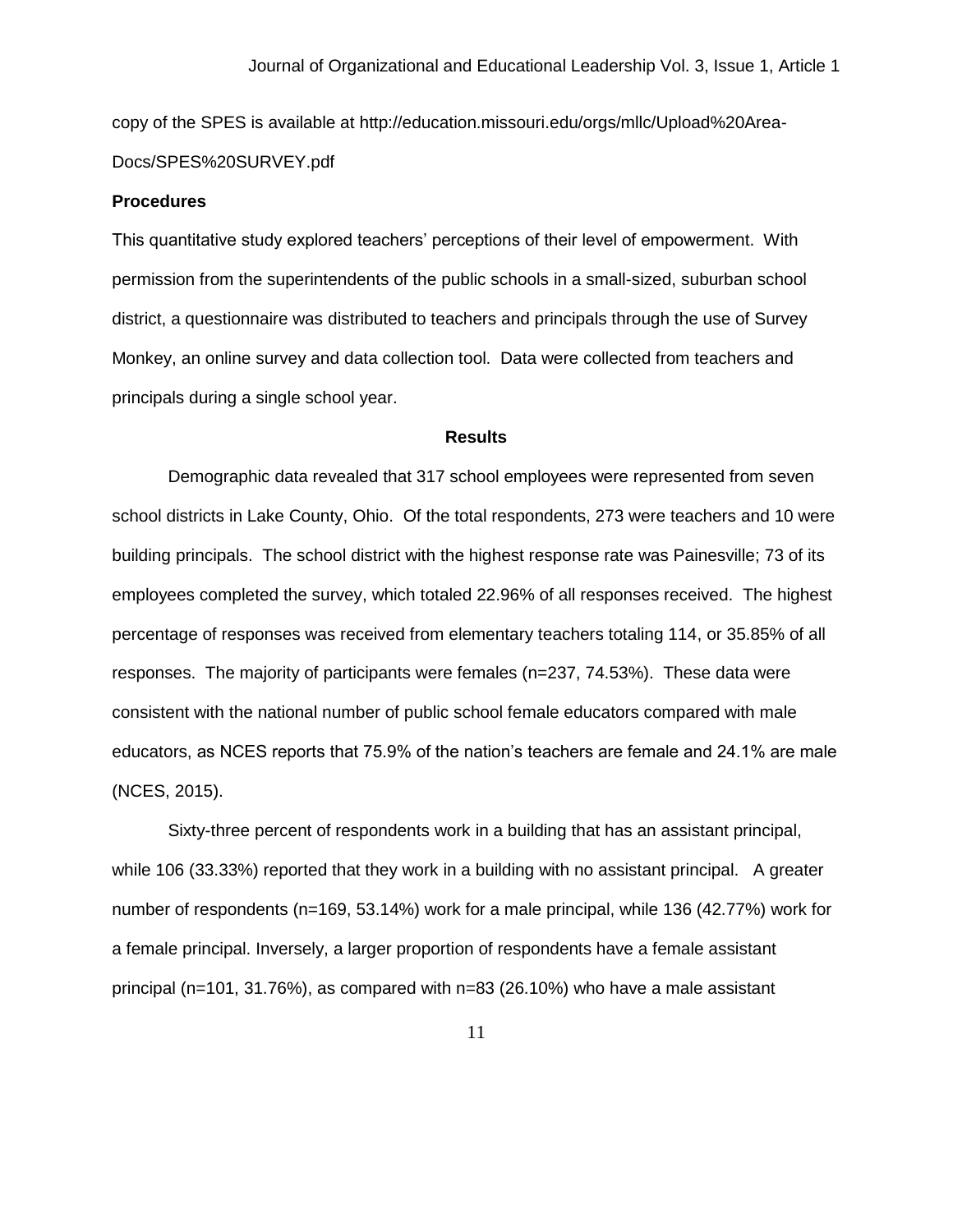principal. When reporting on years of experience, the greatest number of respondents noted that they have been working in the field for 11-15 years (n=69) 21.70%. Participants were asked how many years of experience their building principal has and the majority selected less than five years (n=106, 33.33%), followed by 94 respondents who selected the Don't Know option (29.56%). Respondents were also asked to select the number of years of experience for their assistant principal. The largest number of responses was also for five years or less (n=111, 34.91%).

Reliability analysis was used to measure the reliability of participants' responses for the six dimensions of the SPES. All of the reliability estimates met or exceeded minimally acceptable guidelines. The highest reliability estimate was found for Self-Efficacy factor (12 items,  $α = .89$ ); the lowest reliability estimate was found for Professional Growth factor (4 items,  $α = .71$ ).

#### **Analysis of Research Questions**

This investigation sought to answer six research questions. The SPES instrument was used to gather data to provide insight into each question's area of focus. A Multivariate Analysis of Variance (MANOVA) was conducted in an effort to answer the first three research questions which looked at the six factors together, and separately, across whether the administrator and/or the assistant principal were male/female. In addition, the gender of the teacher participant was examined. The multivariate test asks the question across all six factors considered as one, but it isolates the overlap in the factors. Table 1 shows the results of the multivariate test.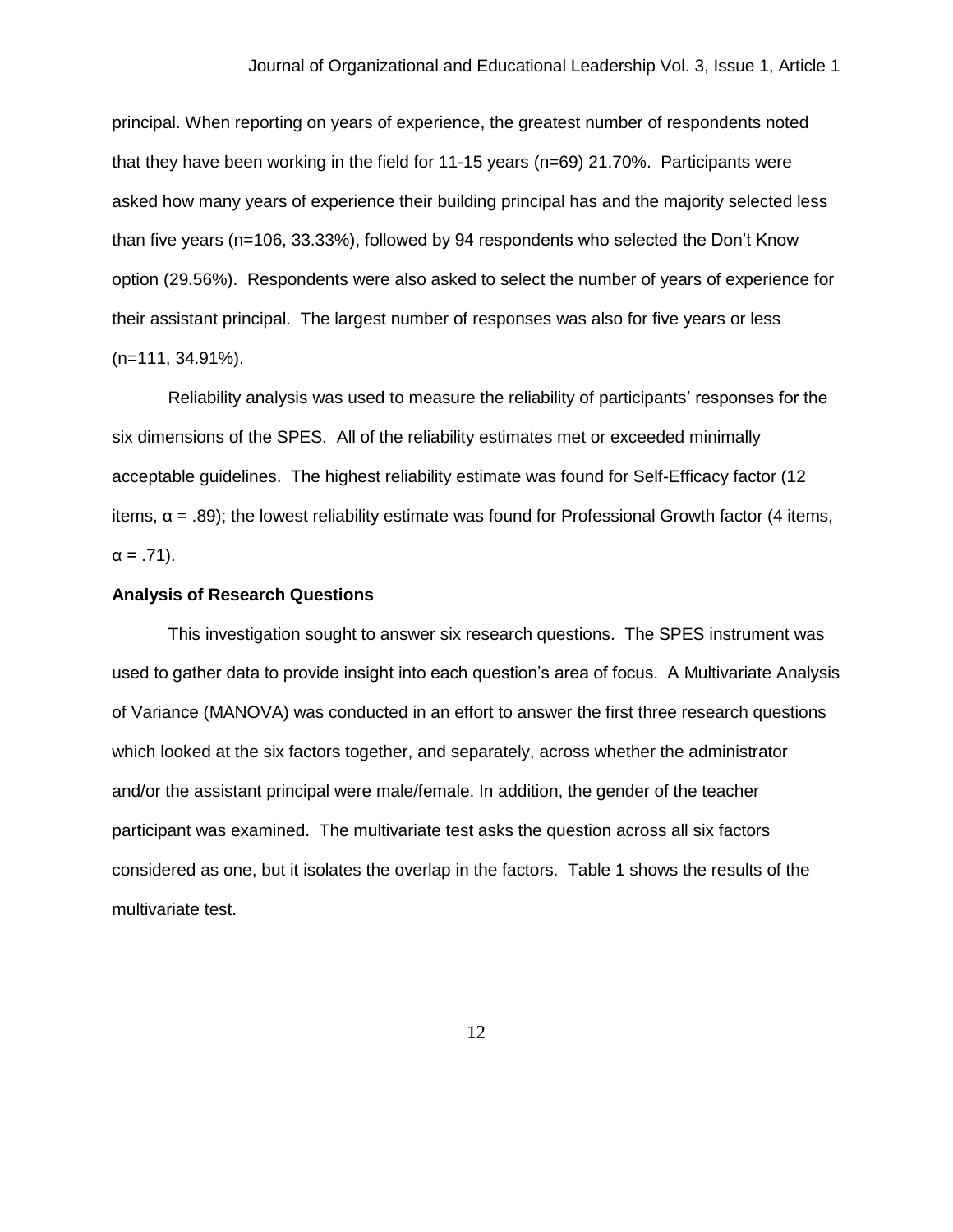### Table 1.

*Multivariate Analysis*

| Effect                                                          |      | df          | Sig     |
|-----------------------------------------------------------------|------|-------------|---------|
| Is your building principal male or female?                      | 3.42 | (6, 150)    | $.003*$ |
| Is your assistant principal male or female?                     | 2.74 | (6, 150)    | $.015*$ |
| Gender                                                          | .82  | (6, 150)    | .555    |
| Is your building principal male or female by Participant Gender | .41  | (6, 150)    | .871    |
| Is your assistant principal male or female by Participant       |      |             |         |
| Gender                                                          | .83  | 150)<br>16. | .548    |
|                                                                 |      |             |         |

Based on the MANOVA examining all of the factors as if they represented a single factor of empowerment, the gender of the building principal, and the gender of the assistant principal both have a significant association with the level of empowerment reported. No significant differences were found for gender of participant, or interactions with gender of participants.

The between-subjects' effects analysis examines each factor separately across the same variables. Results indicate that the gender of the participant did not have an impact on the participants' reported level of empowerment across any of the factors. However, the level of empowerment on the factor of Status, *F* (1, 163) = 7.58, *p* = .007, and Impact, *F* (1, 163) = 5.36, *p* = .022, were significantly associated to the gender of the principal. Additionally, the level of empowerment on the factor of Self-Efficacy, *F* (1, 163) = 4.97, *p* = .027, was significantly associated with the gender of the participants' assistant principal. Specifically, participants with male principals had a higher reported level of Status empowerment  $(M = 4.01, sd = 5.6)$ compared to participants with female principals ( $M = 3.91$ ,  $sd = .60$ ). Participants with male principals had a higher reported level of Impact empowerment (*M* = 3.48, *sd* = .63) compared to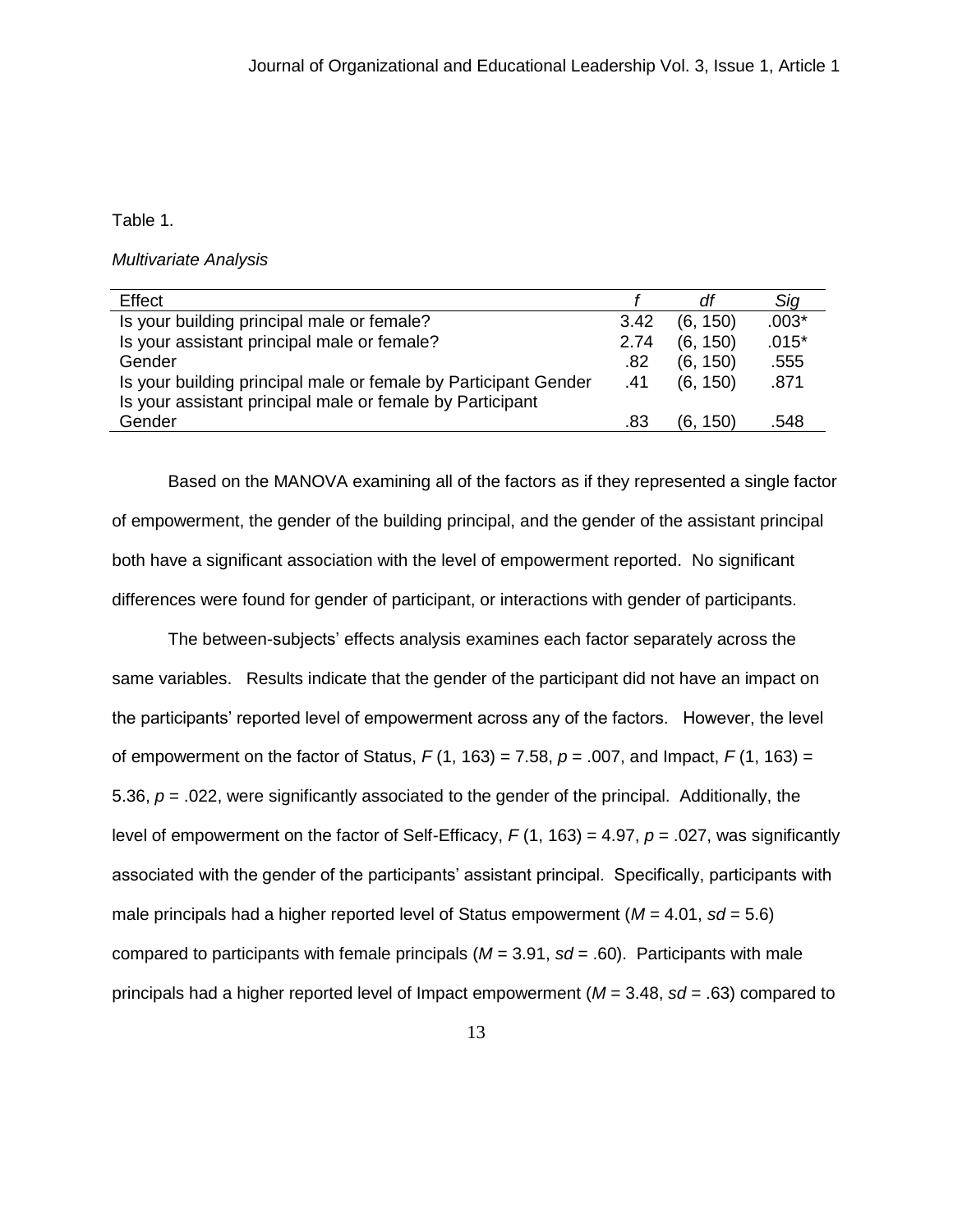participants with female principals (*M* = 3.29, *sd* = .76). Participants with male, assistant principals had a higher reported level of Self-Efficacy empowerment (*M* = 4.31, *sd* = .41) compared to participants with female assistant principals  $(M = 4.15, sd = .44)$ . Further analysis of the interaction between participant gender and the principal or assistant principal gender revealed no significant interactions.

The fourth research question asked in which buildings (elementary, middle, or high schools) are levels of perceived empowerment greatest. This was considered by examining the impact of building level for each factor. Results indicate that the empowerment factor of Autonomy,  $F(2,267) = 5.10$ ,  $p = .007$ , was the only factor found to be significant associated with different building levels. Specifically, participants working in an elementary building had a higher reported level of Autonomy empowerment (*M* = 2.76, *sd* = 1.07) when compared to participants in a middle school (*M* = 2.29, *sd* = .93), and to those in a high school (*M* = 2.49, *sd* = 1.04). No other factors were found to be significant.

The fifth research question examines whether stronger feelings of teacher empowerment were felt with principals of longer tenure? The factor of Professional Growth, *F*(7, 272) = 2.76, *p* = .041, was the only factor found to be significantly associated with length of principals' tenure. Specifically, participants with a principal of 6-10 years' experience had the highest reported level of Professional Growth empowerment (*M* = 3.98, *sd* = .56).

The last research question examines what other variables might moderate the level of reported empowerment. The variables examined for this analysis included (a) years of experience of teacher, (b) whether or not there is an assistant principal, and (c) the years of experience of the assistant principal.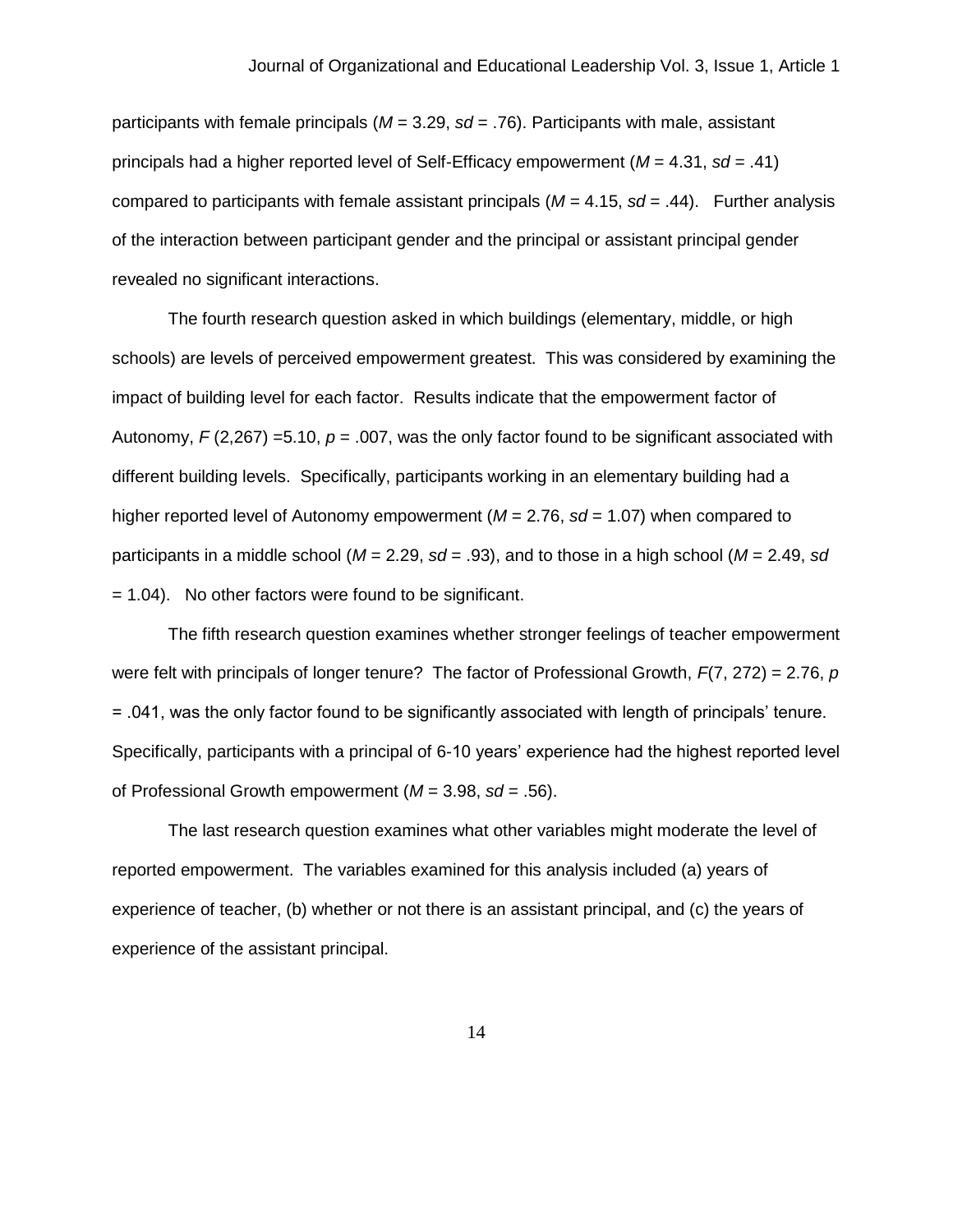Results indicate that no sub-factors were significantly associated with teachers' tenure. Secondly, whether or not there is an assistant principal in the building was examined across all the empowerment factor responses. The only factor found to be significantly associated with the presence of an assistant principal was the empowerment factor of Decision-Making, *F* (1,  $272$ ) = 11.23,  $p = .001$ . Lastly, the number of years of experience of the assistant principal was examined. The empowerment factors of Decision-Making, *F*(10, 272) = 2.10, *p* = .025, and Impact, *F*(10, 270), *p* = .041, were significantly associated with the years of experience of the building assistant principal. Specifically, participants with an assistant principal of 11-15 years' experience had the highest reported level of Decision-Making empowerment (*M* = 3.61, *sd* = .56). Participants with an assistant principal of 6-10 years' experience had the highest reported level of Impact empowerment ( $M = 3.57$ ,  $sd = .41$ ).

#### **Open-Ended Responses**

The last six questions of the survey instrument were open-ended questions that invited participants to share their thoughts, feelings, and opinions regarding their personal experiences with empowerment. The open-ended questions were as follows: (1) Describe what behaviors or actions your principal takes to make you and/or others in your building feel empowered?; (2) Tell about a time in which you were empowered to take part in a decision-making process for your current school or district; (3) In your opinion what are the benefits to empowering teachers?; (4) In your opinion, what are the benefits to being empowered as a teacher to take on more leadership responsibilities?; (5) What incentives would motivate you as a teacher to take on additional roles or job responsibilities?; and (6) What barriers (if any) prevent teachers from taking on additional responsibilities or a leadership role? Participants' responses were analyzed and grouped by common themes and trends.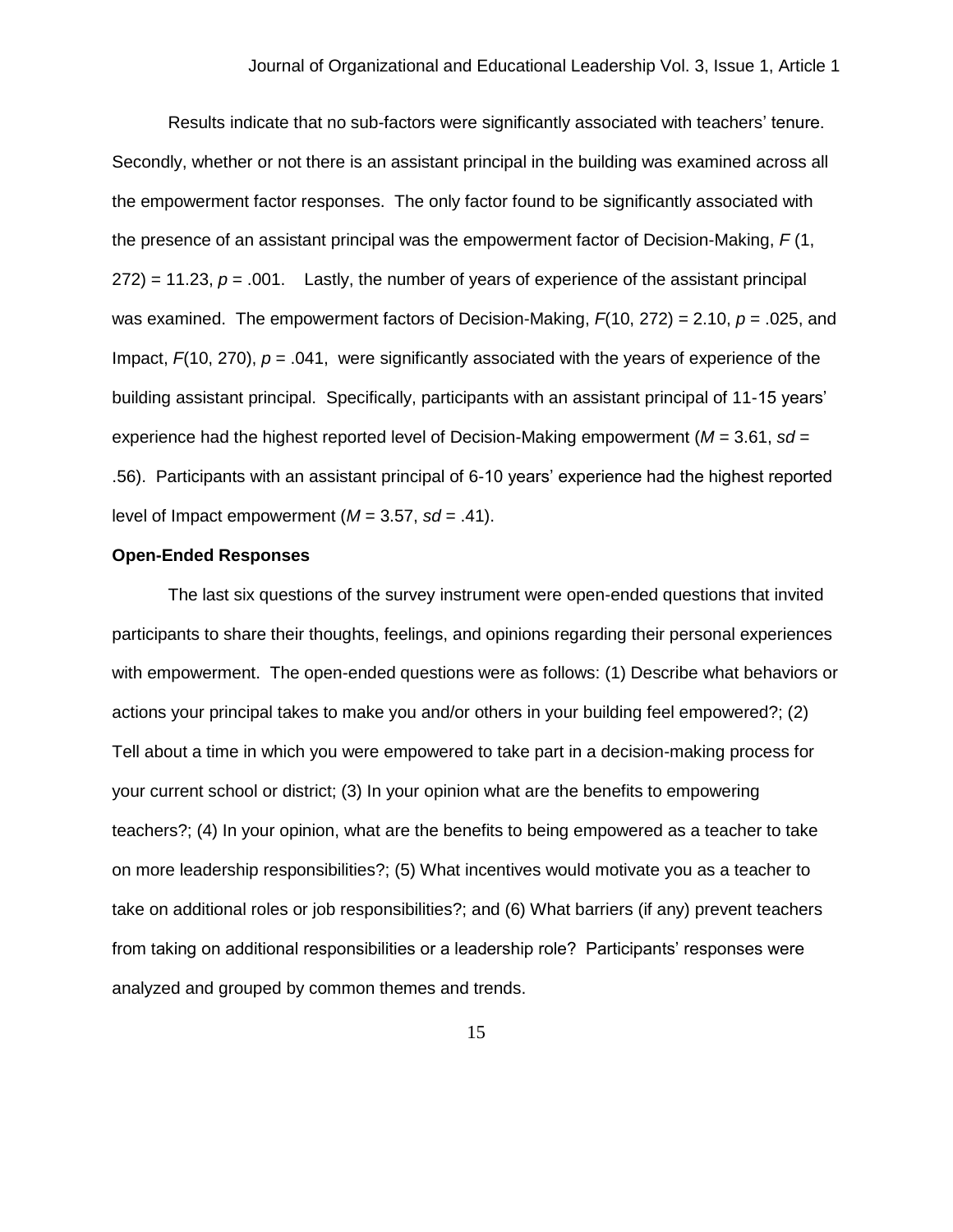When considering actions that the principal has taken to make teachers feel empowered, many participants reported that their principal allowed them to make decisions and/or solicited their input. The second question asked respondents to describe a time in which they felt empowered. Several responses for this question focused on being involved in group or committee work, or in the hiring process of new employees. The next open-ended question probed into respondents' thoughts on the benefits to empowering teachers. Participants shared comments that largely focused on common trends of increased motivation, increased performance and productivity of teachers, and creating a stronger sense of ownership. The fourth open-ended question asked participants what they felt the benefits to being an empowered teacher include. The most common answer to this question centered on developing the feelings of being respected and valued. The next question in the series asked participants to comment on incentives that would motivate a teacher to take on more responsibilities. The most frequently reported answers for this question were specific to extra time, compensation, and gaining respect and recognition. The final open-ended question focused on the barriers that prevent teachers from taking on additional responsibilities. The most common responses for this question cited time, money, and existing family and personal commitments.

#### **Discussion**

The job of the public school principal is quickly changing. More, and increasingly higher demands, are placed upon these school leaders with each passing year. Federal, state, and local mandates require more attention, energy, and focus of principals than ever before. In order to meet the demands and requirements they are faced with, principals need to empower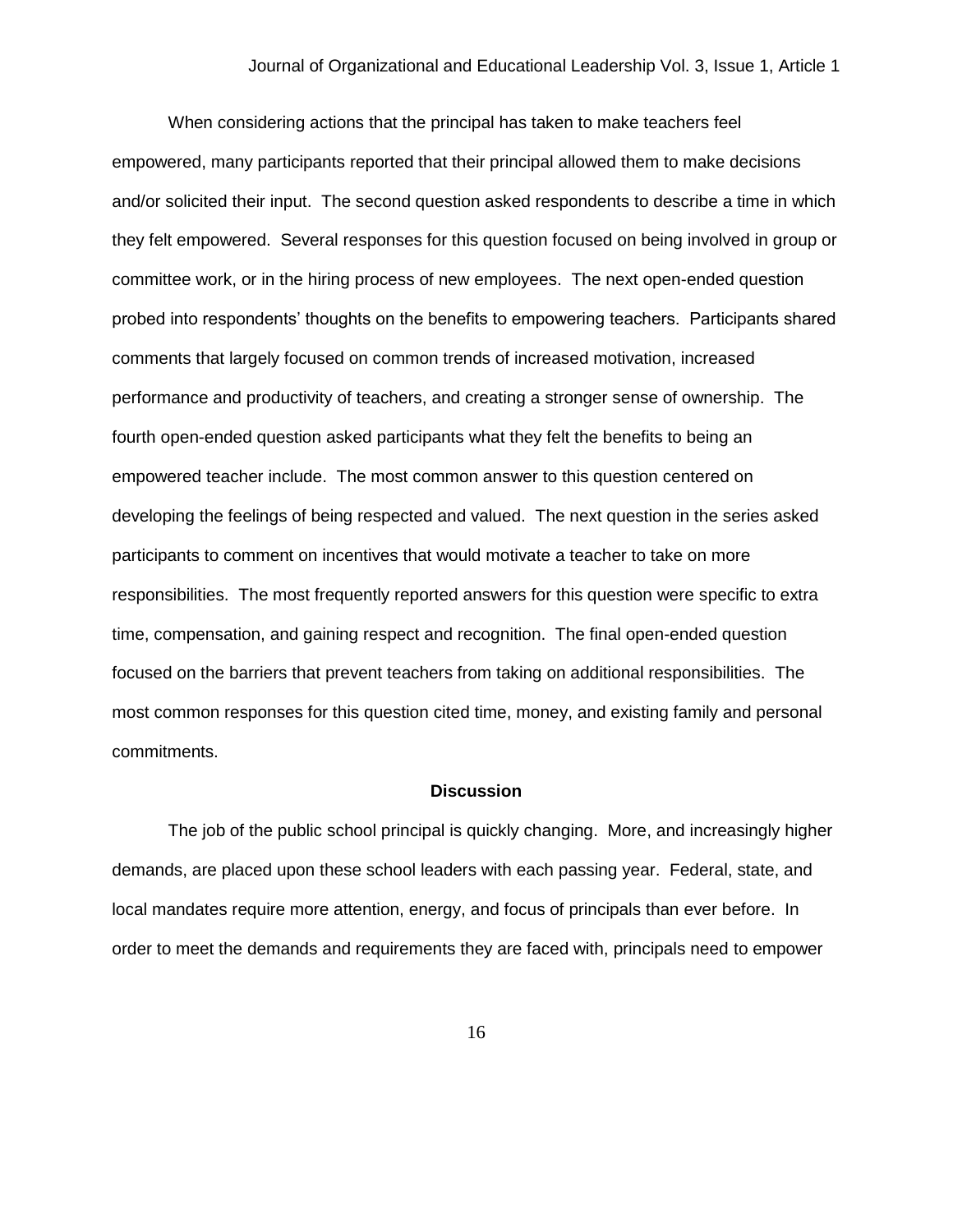teacher-leaders within their buildings to take on some of these additional responsibilities and roles.

Research questions one and three both pertained to the concept of gender as it relates to perceived levels of teacher empowerment. The first research question sought to uncover if a difference in the level of teacher empowerment exists with a male principal versus a female principal. The third research question asked whether male or female teachers feel more empowered. The current investigation found that the gender of the participant did not have an impact on the level of empowerment reported by teachers across any of the factors. However, the data indicate that gender of both the building principal and the assistant principal have a significant association with a teacher's reported level of empowerment. Empowerment factors of Status and Impact were associated with the gender of the principal, while the factor of Self-Efficacy was associated with the gender of the assistant principal. This data are inconsistent with other, existing, known research on the subject of teachers' perceptions of empowerment. In their study of teachers' perceptions of use of "empowering-type activities" by the building principal, LoVette, Holland, and McCall (1999) reported that, when considering the gender of the building principal, "no significant difference between the two groups was found" (p. 10). Chen and Addi (1992), however, found that the gender of the principal is related to teacher empowerment and indicated that "teachers' professional rank and their job seniority are directly related to their principal's gender" (p. 7). Chen and Addi (1992) went on to report that even more specifically, "female teachers under male principals have the highest professional rank" (p. 7). These conflicting results show that there is need for more in-depth research on the topic of principals' gender as it relates to empowering teachers with more and greater responsibilities in the workplace.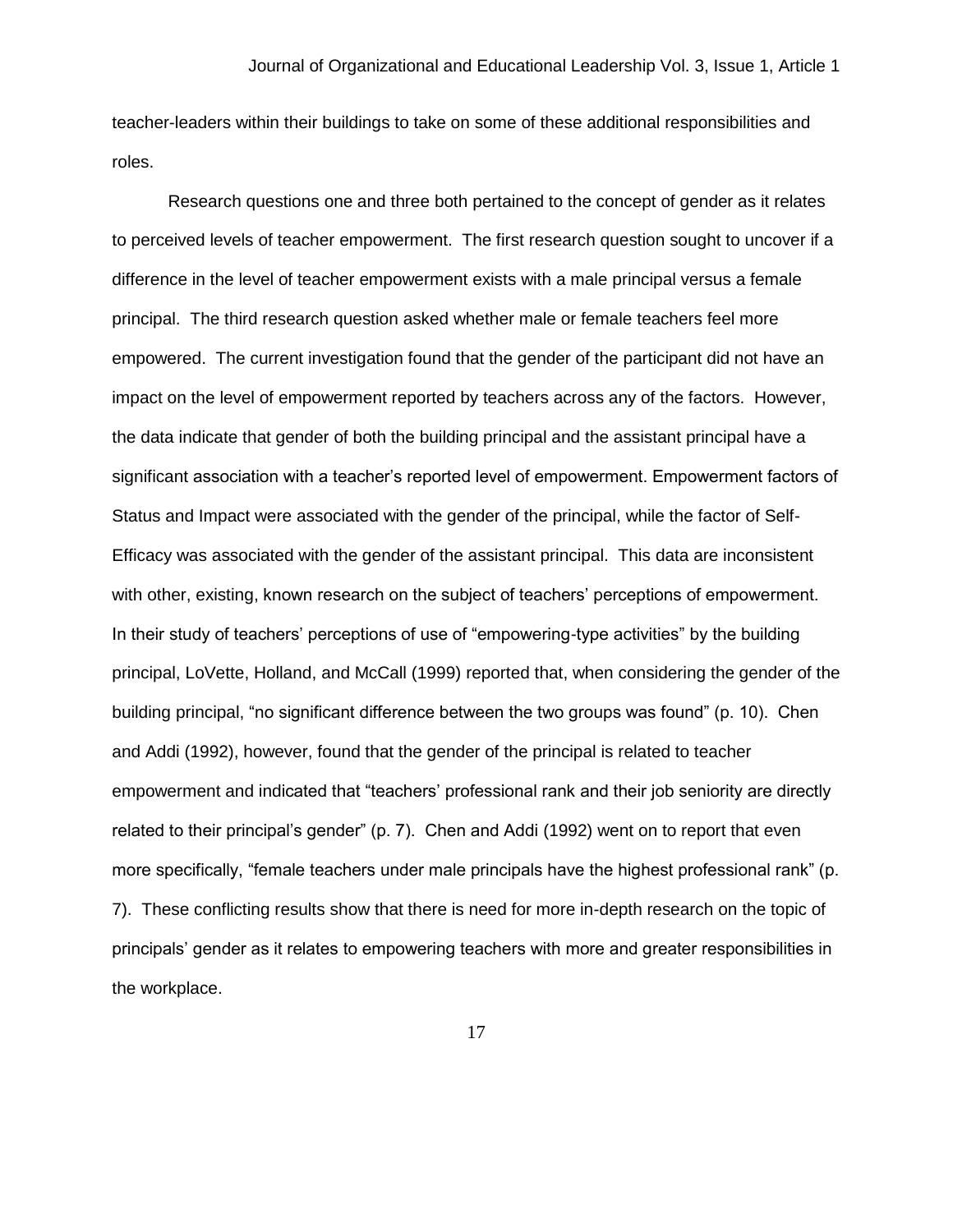The second research question in the current investigation considered whether empowerment levels for teachers were higher in buildings that have an assistant principal versus buildings that do not have an assistant. Teachers' perceived levels of the empowerment factor of Self-Efficacy were significantly related to the presence of an assistant principal in the school building. This finding has great implications for the continued employment of the assistant principal position. As more and more districts are faced with budget cuts and financial constraints, often the position of assistant principal is eliminated in an effort to save costs.

 The presence of an assistant principal can empower teachers to increase feelings of self-efficacy, which would in turn lead to an overall greater sense of happiness and productivity in the work place. Literature on assistant principals and their association with teacher empowerment is scarce. This may be due to the notion that most assistant principals spend the greater portion of their day handling student discipline over facilitating teachers. The National Association of Secondary School Principals (NASSP) recognizes this reality of the assistant principal role as it reports that "assistant principals are often delegated the management tasks that inhibit their likelihood of being involved in a meaningful way with the instruction program" (Katz, Allen, Fairchild, Fultz, & Grossenbacher, n.d., para. 2).

The third research question asked at which building level, elementary, middle, or high, were levels of empowerment highest. The empowerment factor of Autonomy was the only element that was found to be significant across the building levels. This finding is consistent with existing research. LoVette et al. (1999) studied if "principals of elementary schools [were] perceived as providing more empowering-type activities than junior high/middle school or high schools [*sic*]" (p. 10). They concluded that "no significant differences were noted" across the three building levels. A possible explanation for finding is that school administrators complete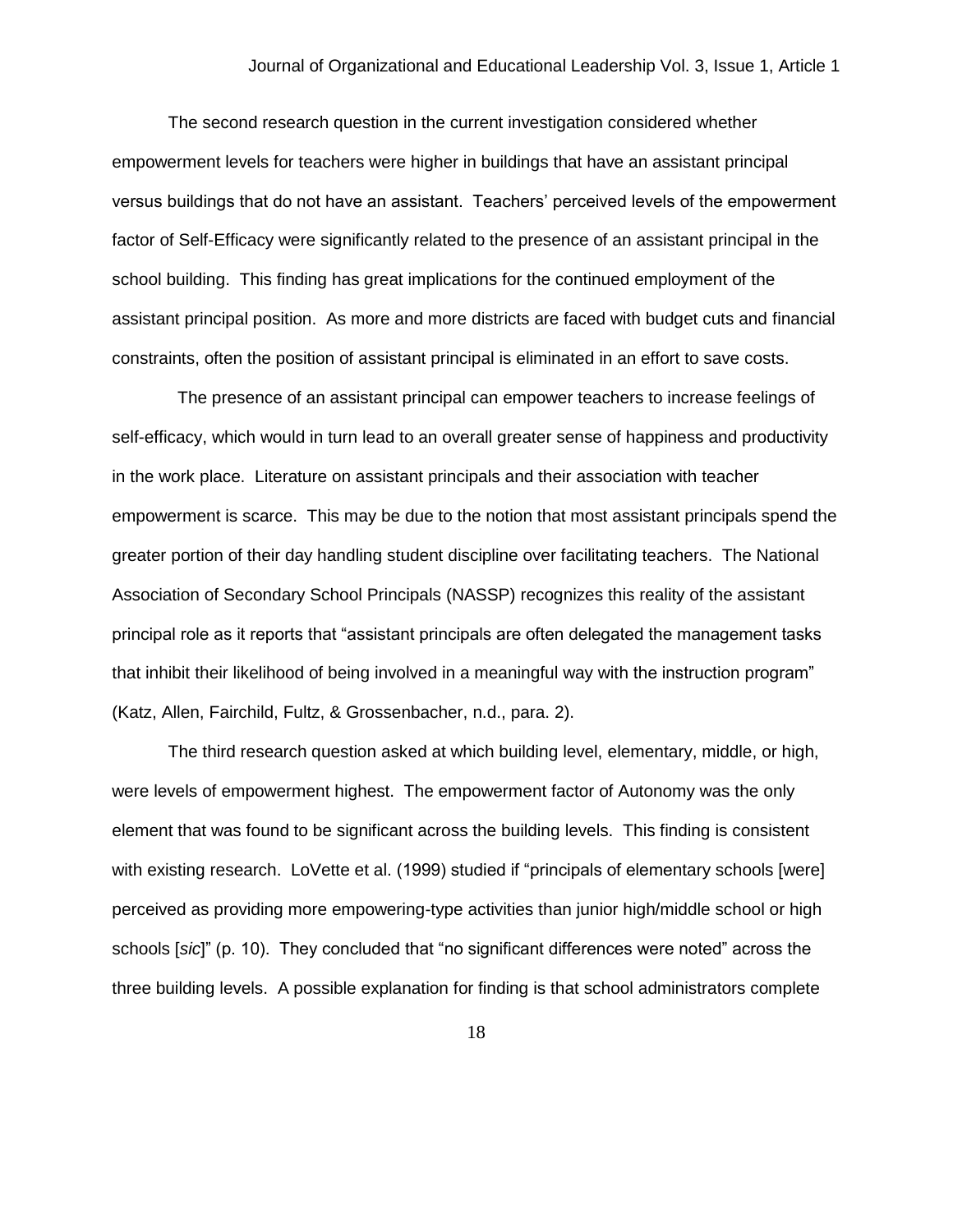the same university training programs for school leadership and administration regardless of which building level they seek employment in as a school principal. What needs to be studied further are the building dynamics for elementary, middle, and high schools, as well as any existing personality types of teachers associated with each level, so that principals and assistant principals can know which strategies for empowerment work best with various populations of teachers.

The next question was designed to explore if teachers feel more empowerment with principals of longer tenure. The empowerment factor of Professional Growth was associated with length of principals' tenure. This finding likely relates to the concept that, principals of longer tenure, value and respect teachers' individual choices and needs for quality professional growth opportunities. Experienced principals are often likely to support teachers in their efforts to grow and develop professionally by allowing them to attend conferences and workshops. Additionally, experienced principals may more often believe, that, in order to help struggling teachers improve in both the areas of teacher and student performance, as measured by teacher evaluations and student growth measures, they need to be immersed in quality teacherdevelopment programs and workshops. This finding can also be supported by the idea that principals of longer tenure understand that in order for empowerment to exist, they "have to earn trust" (Whitaker & Moses, 1990, p. 129). These long-standing principals know and believe that "the empowerment of teachers will not come easily or quickly […as] many teachers are skeptical about the motives and sincerity of administrators" (Whitaker & Moses, p. 129).

The final research question of the current investigation examined what other variables might moderate the level of reported empowerment. The variables examined for this analysis included years of experience of teachers, and the years of experience of the assistant principal.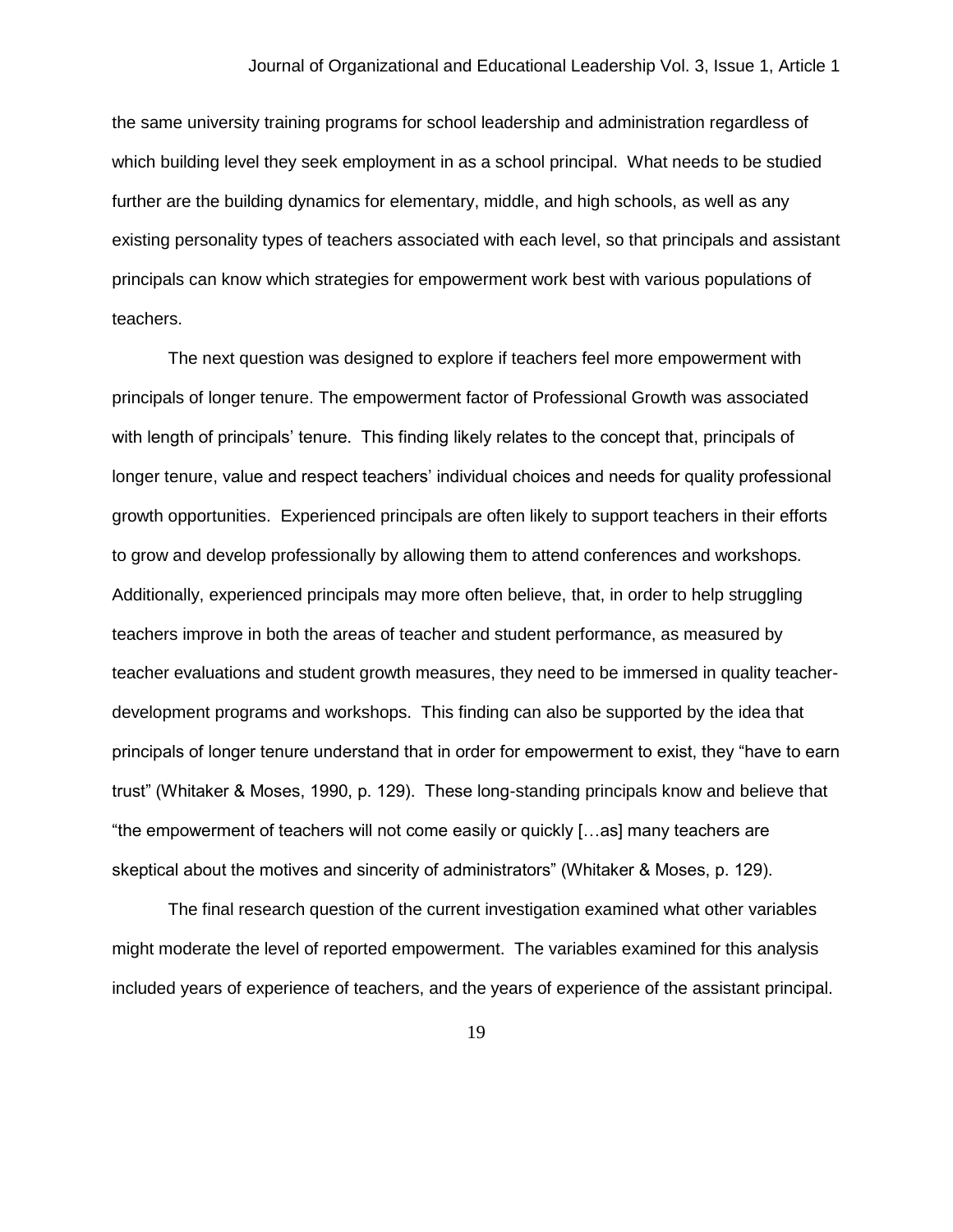The findings indicated that none of the factors for empowerment were associated with length of teachers' tenure. This may be due to the fact that all teachers, regardless of length of career, feel overworked and inundated with too many professional and family commitments and they are hesitant to take on additional responsibilities in the workplace.

The final portion of the last research question considered whether the number of years of experience of the assistant principal was related to any of the factors of empowerment. The factors of Decision-Making and Impact were both associated with years of experience of the building assistant principal. Assistant principals are likely to see their role as one that assists and helps the principal of the building, in addition to the teachers and students in the school. Assistant principals are often eager to please and help make the jobs of others in the school building easier. Working alongside teachers, to assist in the decision-making processes through an empowerment model, is practice that is likely to be demonstrated by assistant principals who have a longer tenure. These experienced assistants have been immersed in the culture long enough to know how to support both teachers and principals and to help make the building run efficiently. When this synergy occurs, empowered teachers feel as if an impact has been made.

#### **Open-Ended Responses**

The open-ended questions at the end of the survey provided further insight into teachers' thoughts and perceptions regarding empowerment. In these opportunities to respond openly, teachers shared their thoughts regarding the many positive aspects of empowerment for individual teachers. For example, one teacher reported that "empowered teachers work in a more invigorated way." Another respondent stated that empowered teachers "have a more positive attitude, less stress and have a greater impact on student learning." Some teachers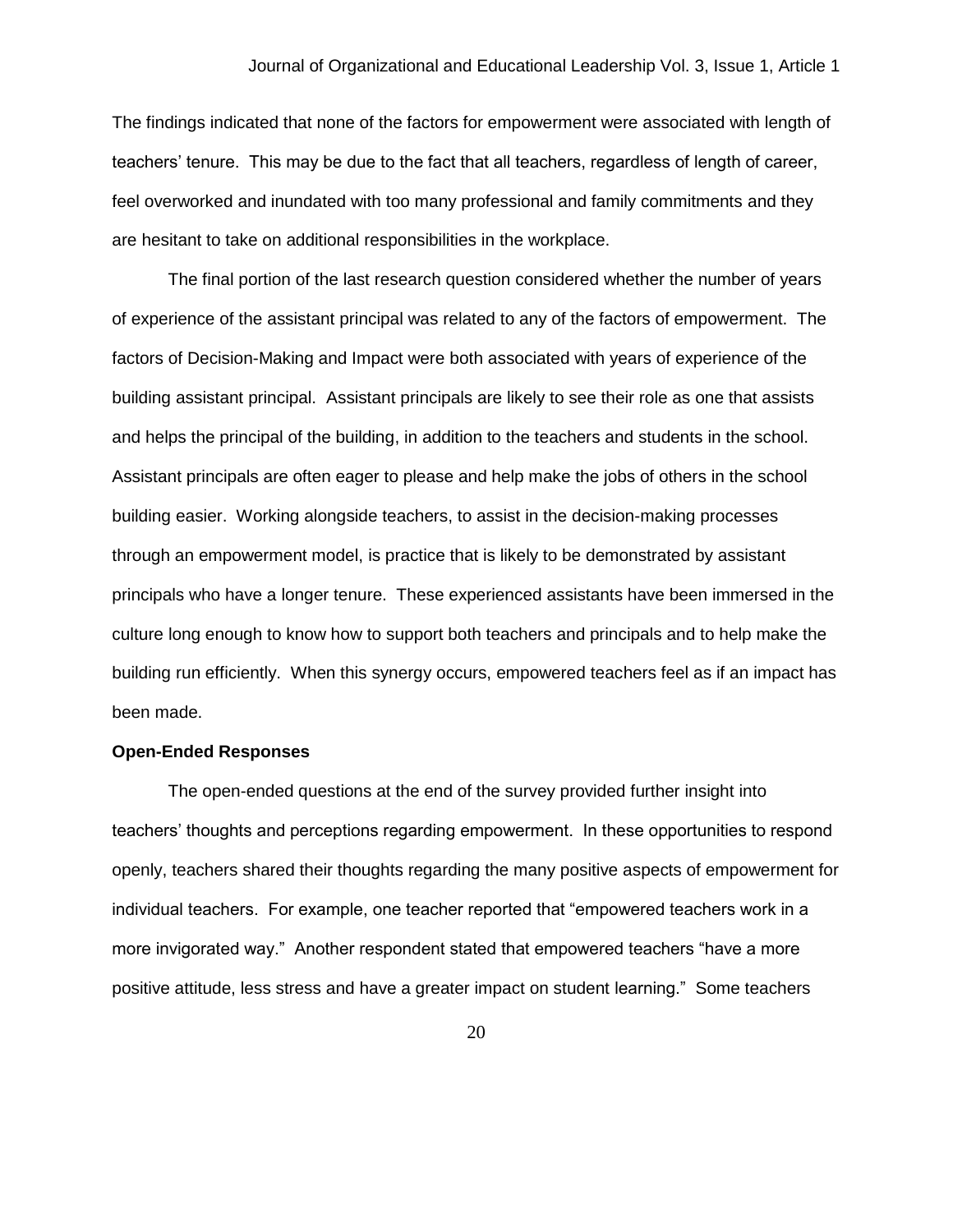noted the positive effects empowering teachers can have in the overall organization. For example, one teacher reported that "teachers who involve themselves in leadership opportunities learn more about the organizational nature of schools and are likely to be more sympathetic to administrative decisions that do not need to be made centrally."

Empowering teachers does not come without encountering barriers. When responding to open-ended questions, participants reported multiple reasons for why they do not take on additional responsibilities. The most common themes that emerged from these answers included not having enough time and not receiving additional compensation for extra duties. Some participants also cited family and personal commitments as a factor in not wanting to be empowered in the work setting. One teacher replied by stating, "quit asking us to take more and more time away from our own families for no extra money." Feelings of frustration could also be heard in some responses regarding barriers to empowerment. One participant remarked that

> teachers are hesitant to take on additional responsibilities and leadership roles because they are not being monetarily compensated for the extended amount of time that is required above their 40 hour [*sic*] work week…[additionally,] teachers may feel overwhelmed at figuring out OTES, doing their lesson planning, differentiation, and implementing brand new literacy programs. These already high expectations for their schedules make additional responsibilities seem daunting and almost impossible.

Participants were also asked what would motivate them to take on additional roles in the workplace. The open-ended responses were analyzed for themes and the most popular answers included time, compensation, and respect/recognition. One respondent suggested that "thank yous, public recognition, and staff appreciation incentives are very rewarding and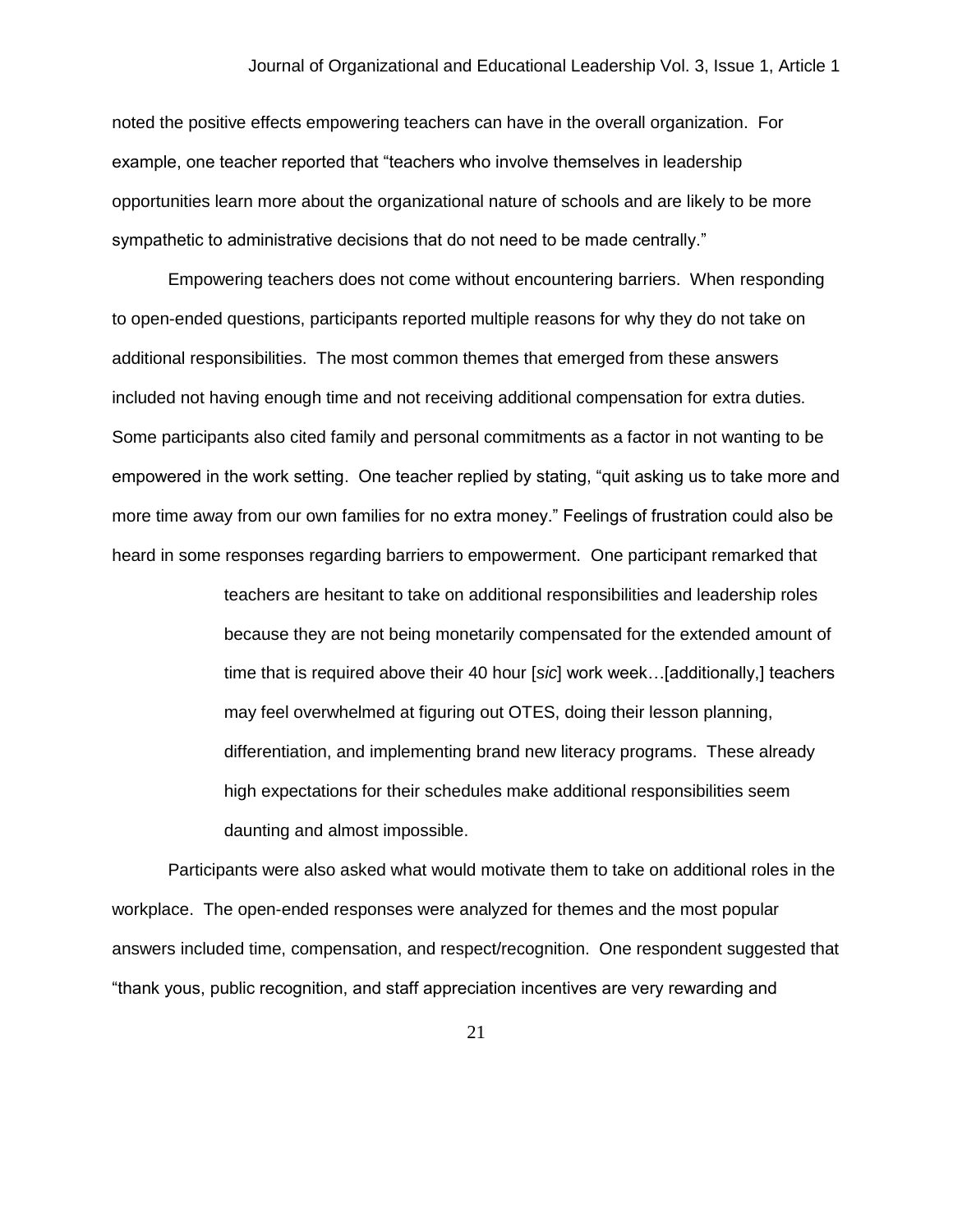motivating" for encouraging teachers to take on additional responsibilities. Time and money were both found to be incentives to taking on additional leadership roles, and the barriers to not embracing additional responsibilities. School leaders, therefore, need to work collaboratively to look at pay schedules that could offer teachers additional compensation for extra duties. Flexibly scheduling teachers, or offering them opportunities to teach fewer periods during a day, could incentivize them to assume more administrative responsibilities.

The open-ended responses showed that participants see great benefit to the act of empowering teachers. This finding lends itself to the greater potential for this act of leadership within the school setting. Therefore, future research on ways to increase and enhance the behaviors of principals to empower teacher-leaders should be conducted to generate a more influential impact in teaching and learning environments. There are several barriers to consider when trying to empower teachers, however. These barriers were cited by many participants in their open-ended responses. Future research in the area of teacher empowerment should focus on investigating what the barriers for female and male teachers include. The open-ended questions in this investigation asked participants to describe what motivates teachers to take on additional leadership responsibilities. Future quantitative studies, measuring the amount of increase in assuming leadership positions when offered incentives, would be an interesting lens looking more deeply into the specific areas of teacher empowerment.

#### **Implications for Educational Leaders**

Educational leaders are overworked and spread thin. In order to alleviate pressures and inability to complete all tasks, these leaders need to rely more heavily on teacher-leaders to take part in the work load. Growth and success are "most likely to occur when employees have autonomy to think, interact, and innovate" (Whitaker & Moses, 1990, p. 128). Teachers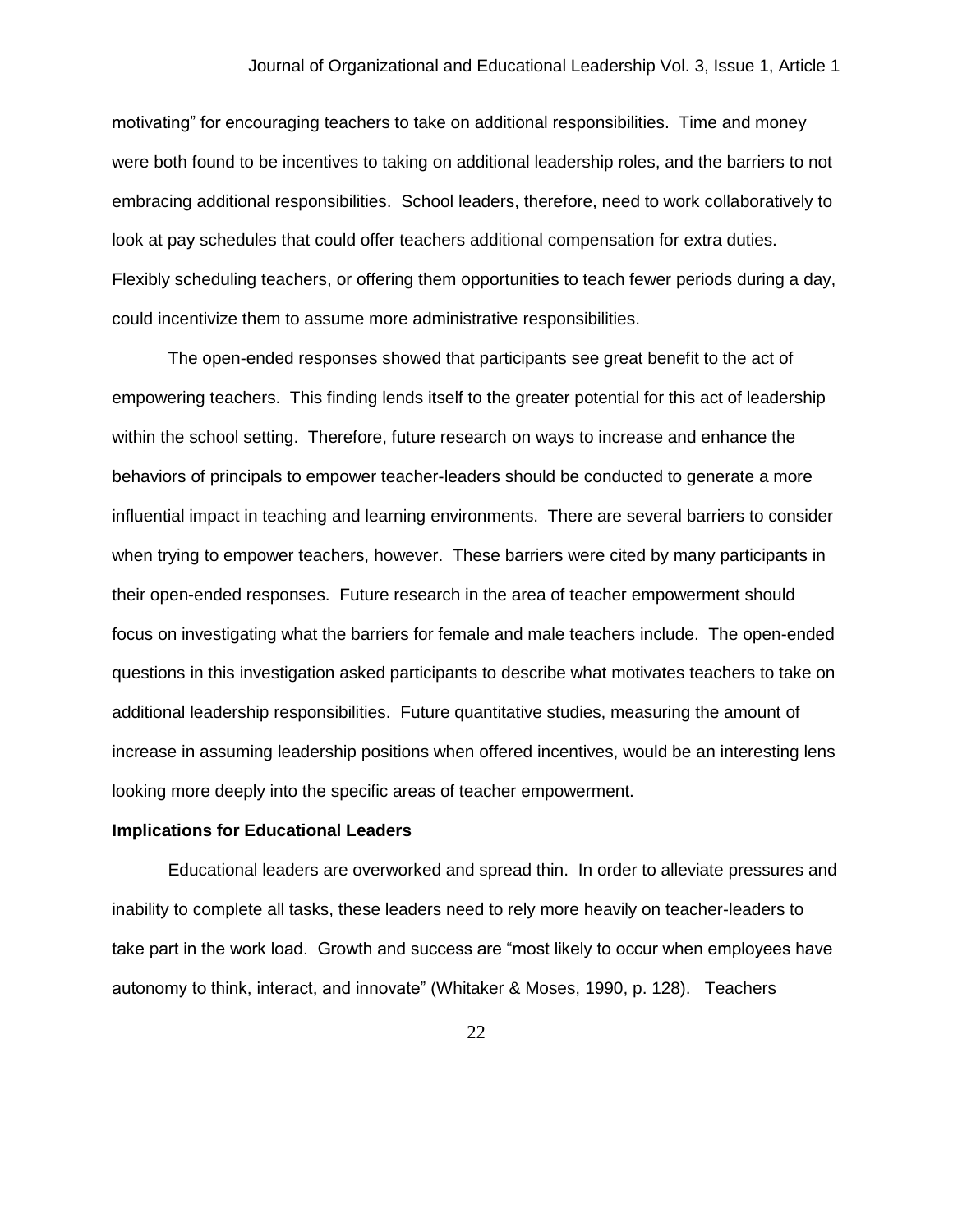"deserve the chance to seek creative solutions to school problems and find meaning in their work" which can be established through the practice of empowerment (Whitaker & Moses, p. 129).

The results of the current investigation present leaders in the field of education with valuable information on how to strengthen behaviors and practices that can enhance teacher empowerment. Gender of participants was not found to have an impact on level of empowerment felt. Therefore, principals and assistant principals should employ equal practices for empowering both male and female teachers. Gender of the principal and assistant principal, however, have further reaching implications. The gender of the principal is associated with stronger feelings of Status and Impact. Male and female principals, then, will need to be more keenly aware of their ability to affect teachers' perceptions on the impact they have in the school building based on their ability to take part in decision-making and change processes. To enhance levels of felt status, principals and assistant principals will need to take time to make sure that teachers feel valued and respected for the work that they do and for the contributions they make. The gender of the assistant principal was found to be associated with teachers' perceived levels of Self-Efficacy. Assistant principals need to be mindful of the influence they have on teachers in this area of empowerment. Supporting teachers in their decisions and letting them take the lead on solving issues of concern will help increase teachers' perceived levels of competence in the area of self-efficacy. When assistant principals are present, teachers' feelings of decision-making are increased. Delegation can be a critical behavior in the practice of empowering teachers. Principals can charge assistant principals with instructional tasks, who can, then, in turn, elicit teacher-leaders to step up and help tackle such projects. Assistant principals can lead this area of delegation by helping to "develop and support a school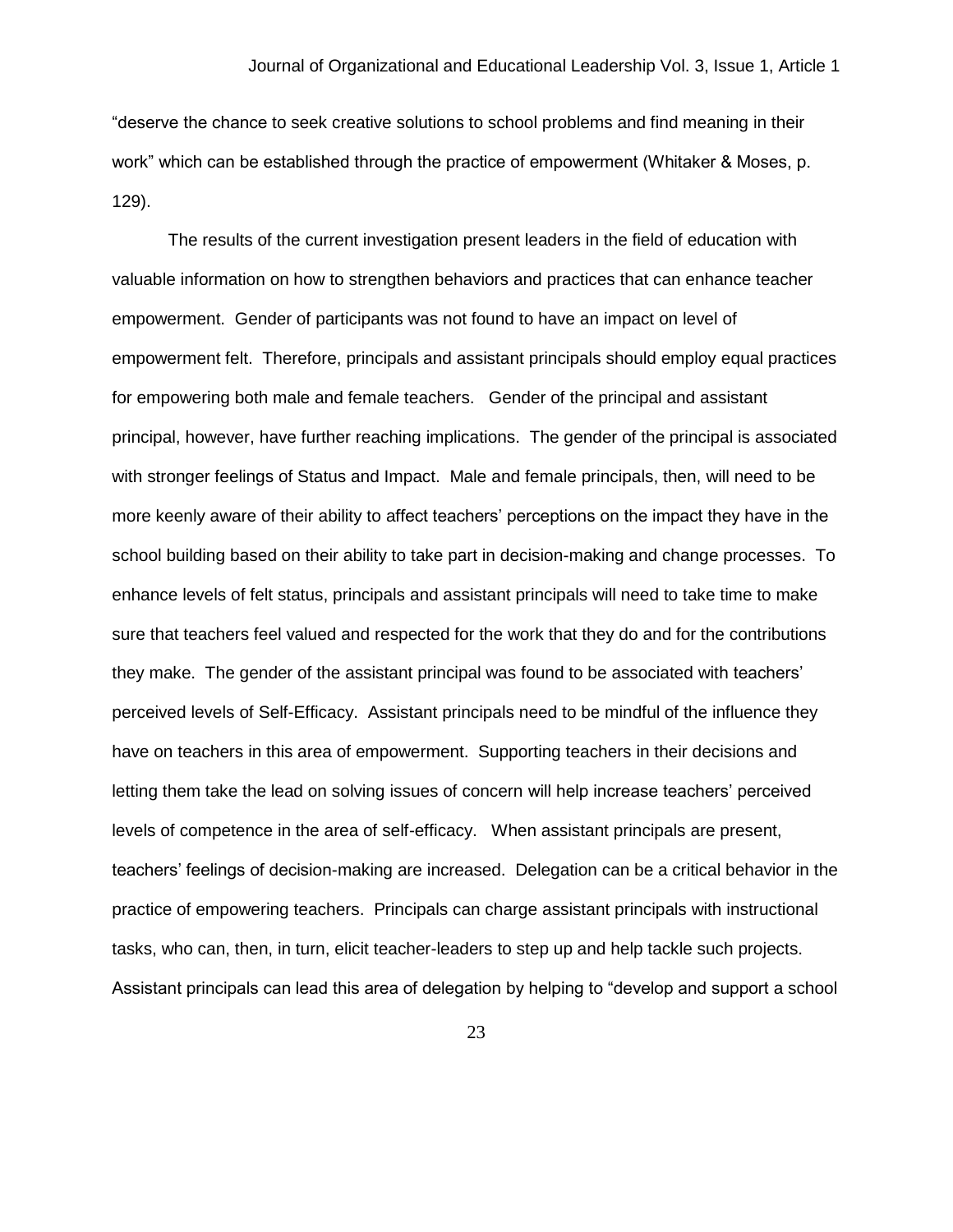culture that expands the role of teachers beyond classroom teaching […and] nurture the growth of […] teachers and provide opportunities for them to take on leadership roles (Imig, Ndoye, & Parker, n.d., p. 27).

Principals' tenure and teacher perceptions of Professional Growth were associated with one another. This relationship has implications for both experienced and inexperienced principals. Being aware of the professional needs of the building will help new principals take advantage of missing opportunities to support teachers in areas of individualized growth and development. By supporting teachers' interests in attending conferences, workshops, and pursuing graduate degrees, they can enhance empowerment in their buildings. School leaders of any length of tenure can grow levels of empowerment by offering teachers a supportive environment in which they can provide professional development to one another during the school year, and over the summer, by offering incentives such as release time during the day, leaving early, or being compensated an hourly rate for developing curriculum, or other school programming, in collaborative teams, during the summer months.

Current educational leaders need to engage in conversation with teachers on a collaborative level so that they can best gauge the current beliefs and culture of their working environment. School leaders also need to vocalize to Superintendents the need for additional time and compensation for teachers who embrace additional responsibilities. In addition to time and money, however, building leaders need to make sure that they reinforce teachers' sacrifices by seeking ways to also make them feel valued, appreciated, and respected.

#### **Recommendations for Future Research**

The area of teacher empowerment has proven to be a noteworthy, investigative area of study with broad implications for school leaders. However, this study has provided insight into a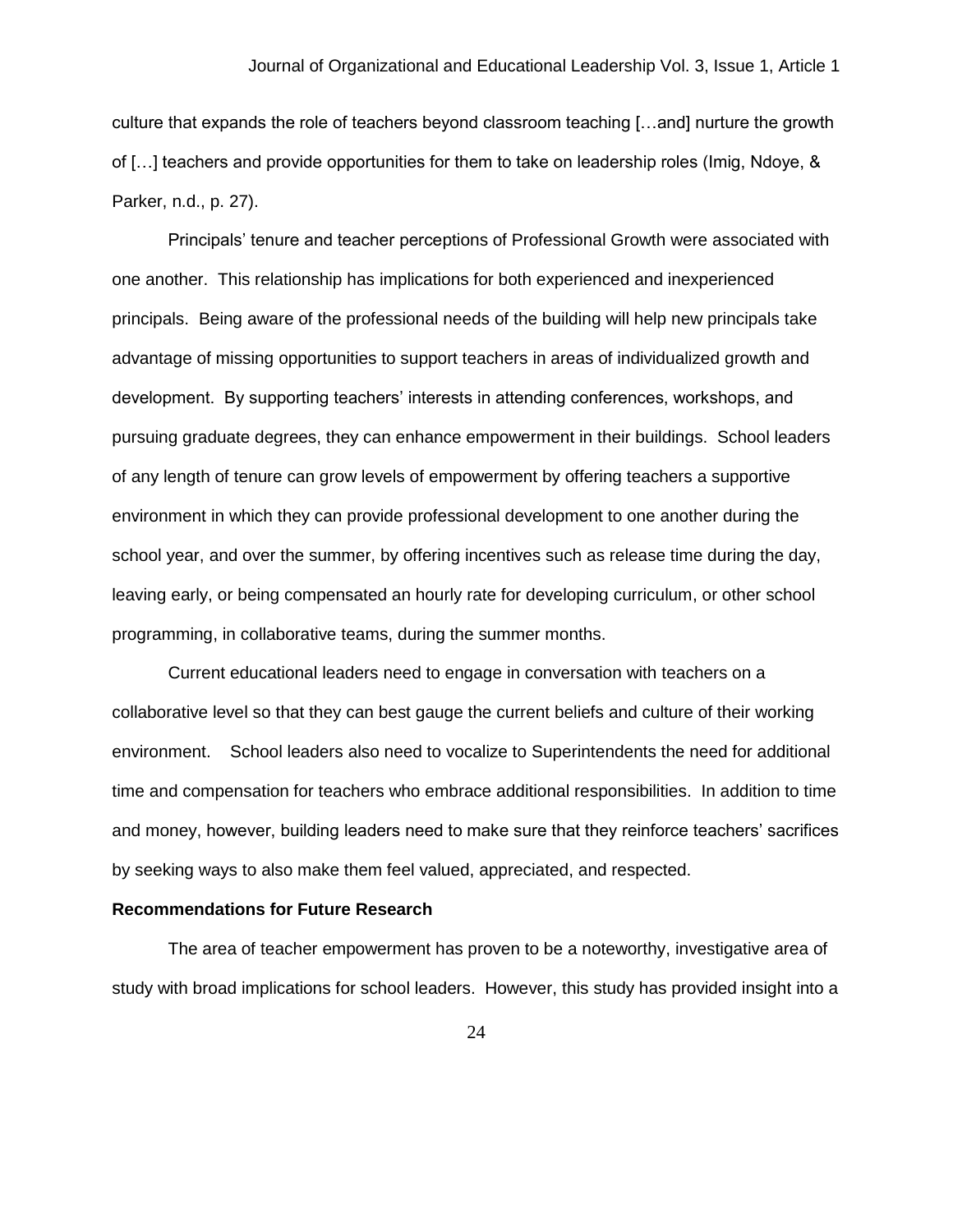very large domain of school leadership. While relevant findings have been discussed, this study uncovers the need for additional research.

Future research in the area of teacher empowerment should investigate, more closely, the relationship between level of teacher empowerment and job satisfaction. If there is a strong correlation between empowerment and job satisfaction, school leaders can use the practice of empowering teacher-leaders to improve the overall working conditions and morale of the organization.

Other variables related to teacher empowerment should be considered. It would be worthwhile to compare levels of perceived empowerment between public school and private school teachers, as well as with online educators. Class size would be another factor to consider when considering perceived level of empowerment. Do teachers who have smaller class sizes tend to take on additional responsibilities?

Now that more universities are offering teacher-leader endorsement and master degree programs, it would be beneficial to research the number of teachers who hold such additional licenses, and whether or not they experience greater levels of empowerment. If the universities are going to be able to sustain these programs, they will need data that show their graduates are successful in the work place with putting into practice the new skills they have acquired. More and more teachers are pursuing teacher-leader endorsement programs as a means to earn additional credits for licensure renewal. However, often times there is little change in their professional responsibilities, or title, after completing the coursework for these programs. Districts could more positively support the work of teachers of these programs by more clearly defining and assigning teacher-leader roles, and providing additional compensation for those teachers who are qualified to fulfill these positions.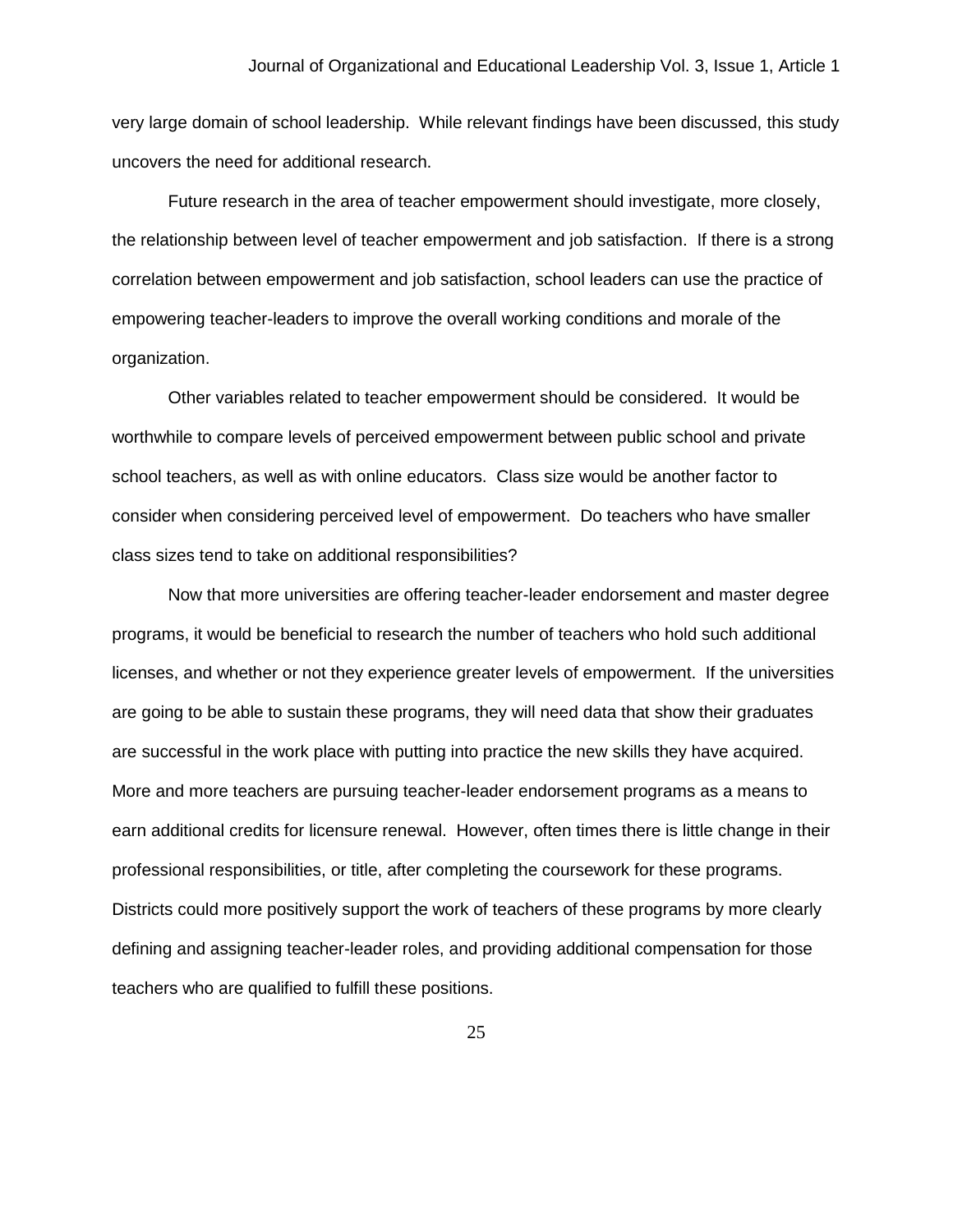In addition to teacher leadership endorsement programs, this investigation proposes a potential need for universities to also reconsider the scope and sequence of teacher-preparation undergraduate programs. If school districts choose to embrace a model of leadership practice in which teachers are empowered to take part in decision-making practices and administrative duties, then it would be imperative for universities to better prepare new teachers to meet the expectations of this philosophy. A potential solution to better prepare teachers for an empowering environment would be to require them to take administrative and school leadership classes as electives.

The final area for recommended future research is reproducing this study in various geographic locations. This study was limited to only teachers and administrators in Lake County, Ohio. This is a very limited and homogenous area. Future studies should be conducted in more urban and rural areas, as well as in various states. Do large, urban school districts experience higher or lower levels of teacher empowerment? Additionally, different states have different teacher evaluation models. Do these models prohibit or enhance the practice of empowering teacher-leaders?

#### References

- Bogler, R., & Nir, A. E. (2012). The importance of teachers' perceived organizational support to job satisfaction: What's empowerment got to do with it? *Journal of Educational Administration,50*(3), 287-306.
- Bogler, R., & Somech, A. (2004). Influence of teacher empowerment on teachers' organizational commitment, professional commitment and organizational citizenship behavior in schools. *Teaching and Teacher Education, 20*, 277-289. doi:10.1016/j.tate.2004.02.003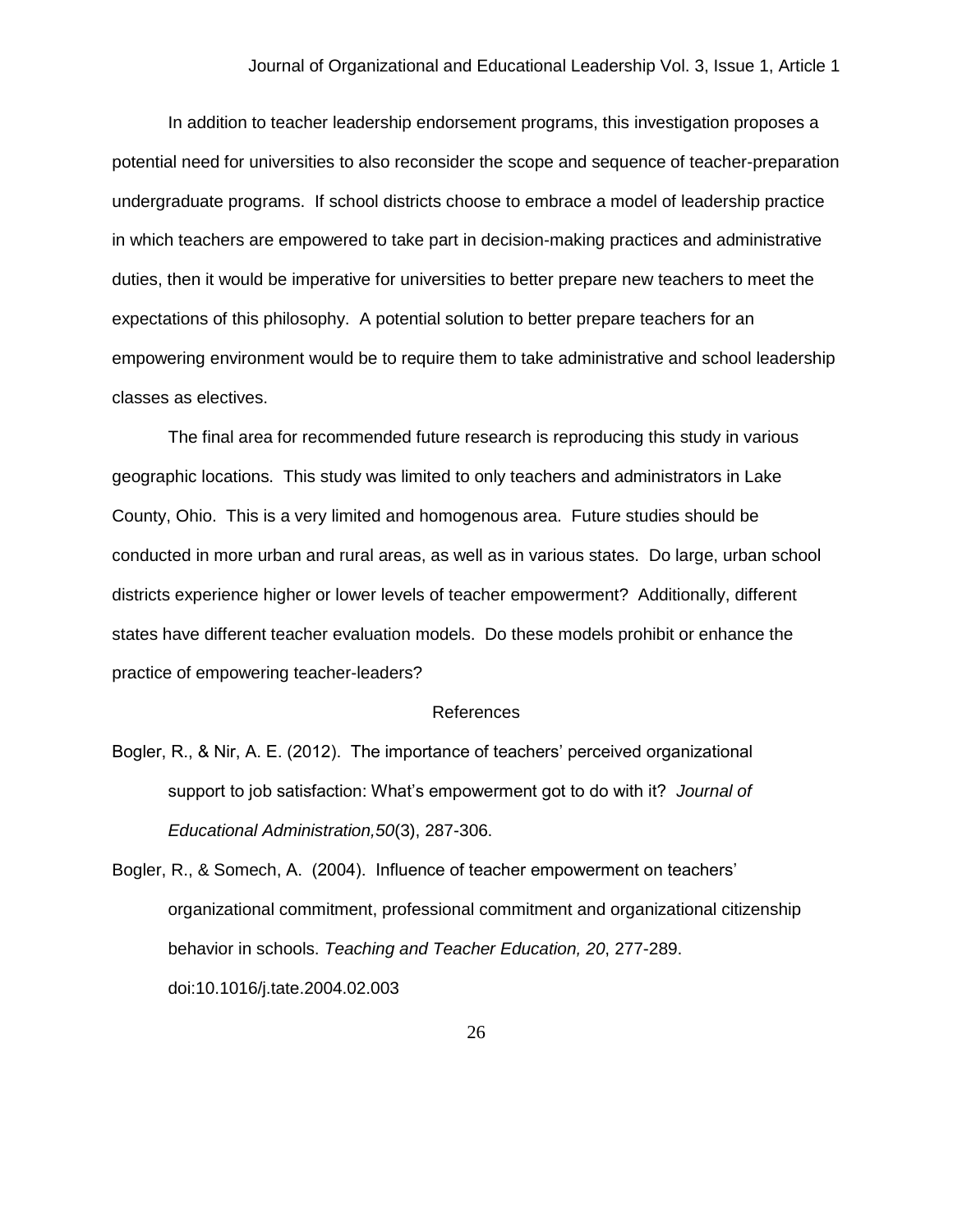Chen, M., & Addi, A. (1992, April 20-24). *Principals' gender and work orientations of male and female teachers*. Paper presented at the annual meeting of the American Educational Research Association, San Francisco, CA. Retrieved March 23, 2015 from http://files.eric.ed.gov/fulltext/ED346071.pdf

- Crum, K. S., Sherman, W. H., & Myran, S. (2009). Best practices of successful elementary school leaders. *Journal of Educational Administration, 48*(1), 48-63. doi: 10.1108/09578231011015412
- Culbert, S., & McDonough, J. (1986). The politics of trust and organization empowerment. *Public Administration Quarterly, 10*(2), 171-88.
- Dee, J. R., Henkin, A. B., & Duemer, L. (2002). Structural antecedents and psychological correlates of teacher empowerment. *Journal of Educational Administration, 34*(3), 257-277. doi: 10.1108/09578230310474412
- Devos, G., Tuytens, M., & Hulpia, H. (2014). Teachers' organizational commitment: Examining the mediating effects of distributed leadership. *American Journal of Education*, *120*, 205-231.
- Hatcher, R. (2005). The distribution of leadership and power in schools. *British Journal of Sociology of Education*, *26*(2), 253-267.
- Imig, S., Ndoye, A., & Parker, M. (n.d.). Teacher empowerment, school leadership, and student performance in North Carolina's charter schools. University of North Carolina Wilmington. Retrieved March 23, 2015 from: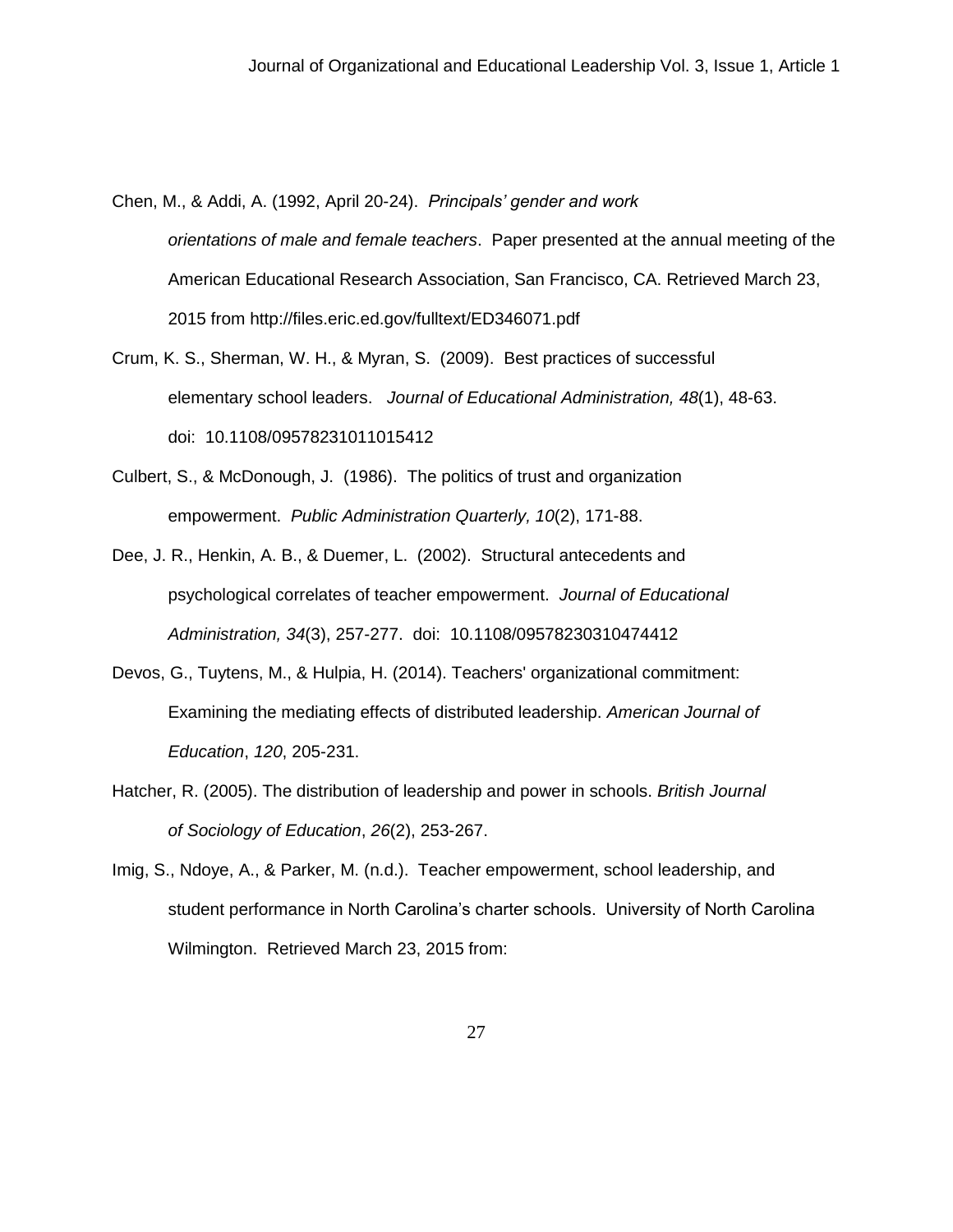http://www.academia.edu/649783/Teacher\_Empowerment\_School\_Leadership\_and\_Stu dent\_Performance\_in\_North\_Carolinas\_Charter\_Schools

- Jackson, K. M., & Marriott, C. (2012). The interaction of principal and teacher instructional influence as a measure of leadership as an organizational quality. *Educational Administration Quarterly, 48*(2), 230-258. doi: 10.1177/001316IXII432925
- Katz, W. J., Allen, T., Fairchild, M., Fultz, D., & Grossenbacher, M. (n.d*.). Changing role of the assistant principal.* National Association of Secondary School Principals. Retrieved, March 23, 2015 from: <http://www.principals.org/Content.aspx?topic=55757>
- LoVette, O., Holland, G., & McCall, M. (1999). Teachers' perceptions of the use of "Empowering-Type Activities" by their building principals. Retrieved May 1, 2015 from http://eric.ed.gov/?id=ED436513
- Marks, H. M., & Louis, K. S. (1997). Does teacher empowerment affect the classroom? The implications of teacher empowerment for instructional practice and student academic performance. *Educational Evaluation and Policy Analysis*, *19*(3), 245-275.
- Moye, J. M., Henkin, A. B., & Egley, R. J. (2004). Teacher-principal relationships exploring linkages between empowerment and interpersonal trust. *Journal of Educational Administration, 43*(3).
- Pearson, L. C., & Moomaw, W. (2006). Continuing validation of the teaching autonomy scale. *The Journal of Educational Research*, *100*(1), 44-51.
- Prawat, R. S. (1991). Conversations with self and settings: A framework for thinking about teacher empowerment. *American Educational Research Journal*, *28*(4), 737-757.
- Rice, E. M., & Schneider, G. T. (1994). A decade of teacher empowerment: An empirical